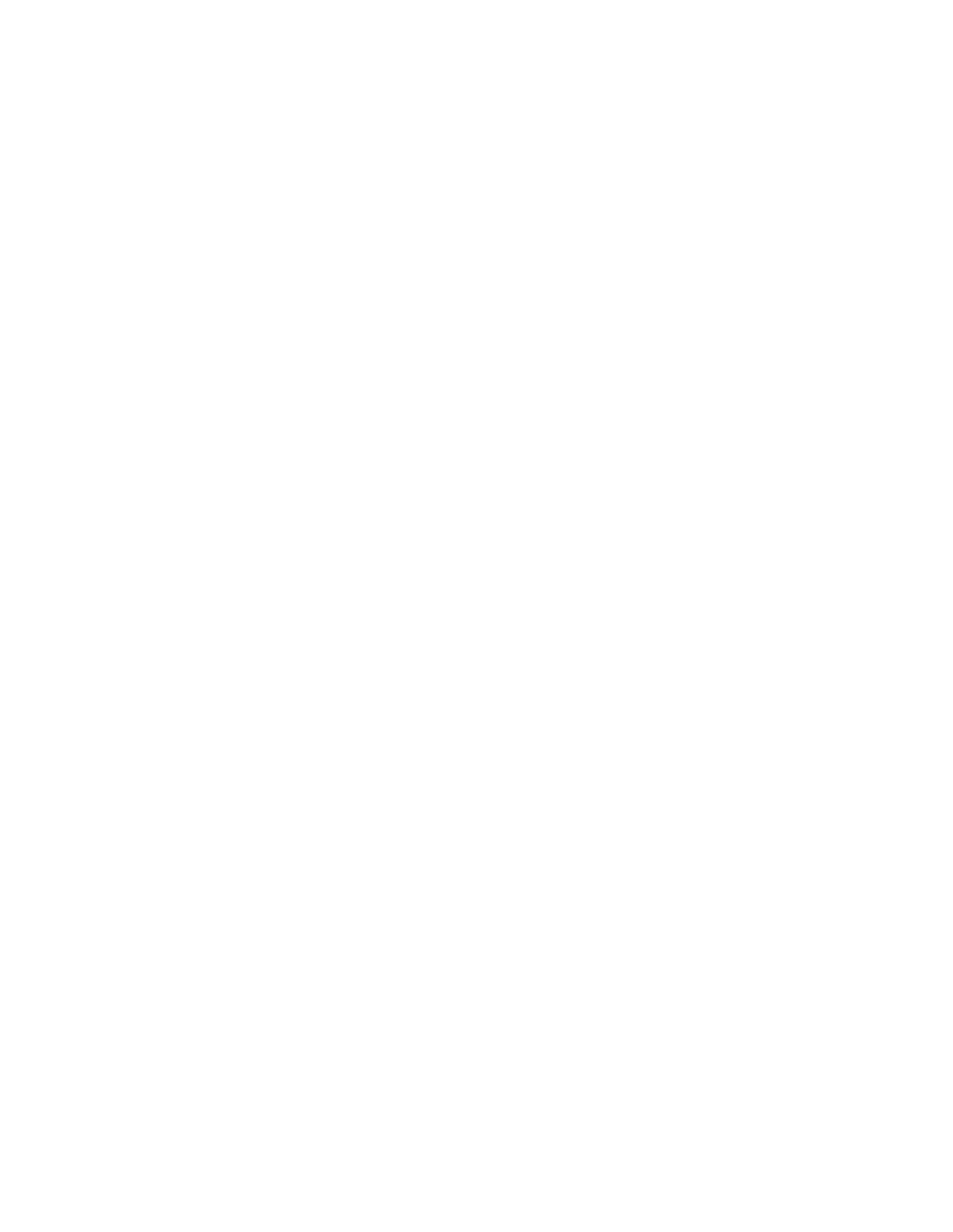# **The Medical Home Model of Primary Care: Implications for the Healthy Oregon Act**

*Prepared by:* 

Rob Strenger, MD, MPH, Oregon Health and Science University Family Medicine, with updates from Office for Oregon Health Policy and Research staff

*Received by:* 

The Office for Oregon Health Policy and Research

If you have any questions, or if you need this material in an alternate format, please call (503) 378-2422

Office for Oregon Health Policy and Research <http://egov.oregon.gov/DAS/OHPPR/>

December 2007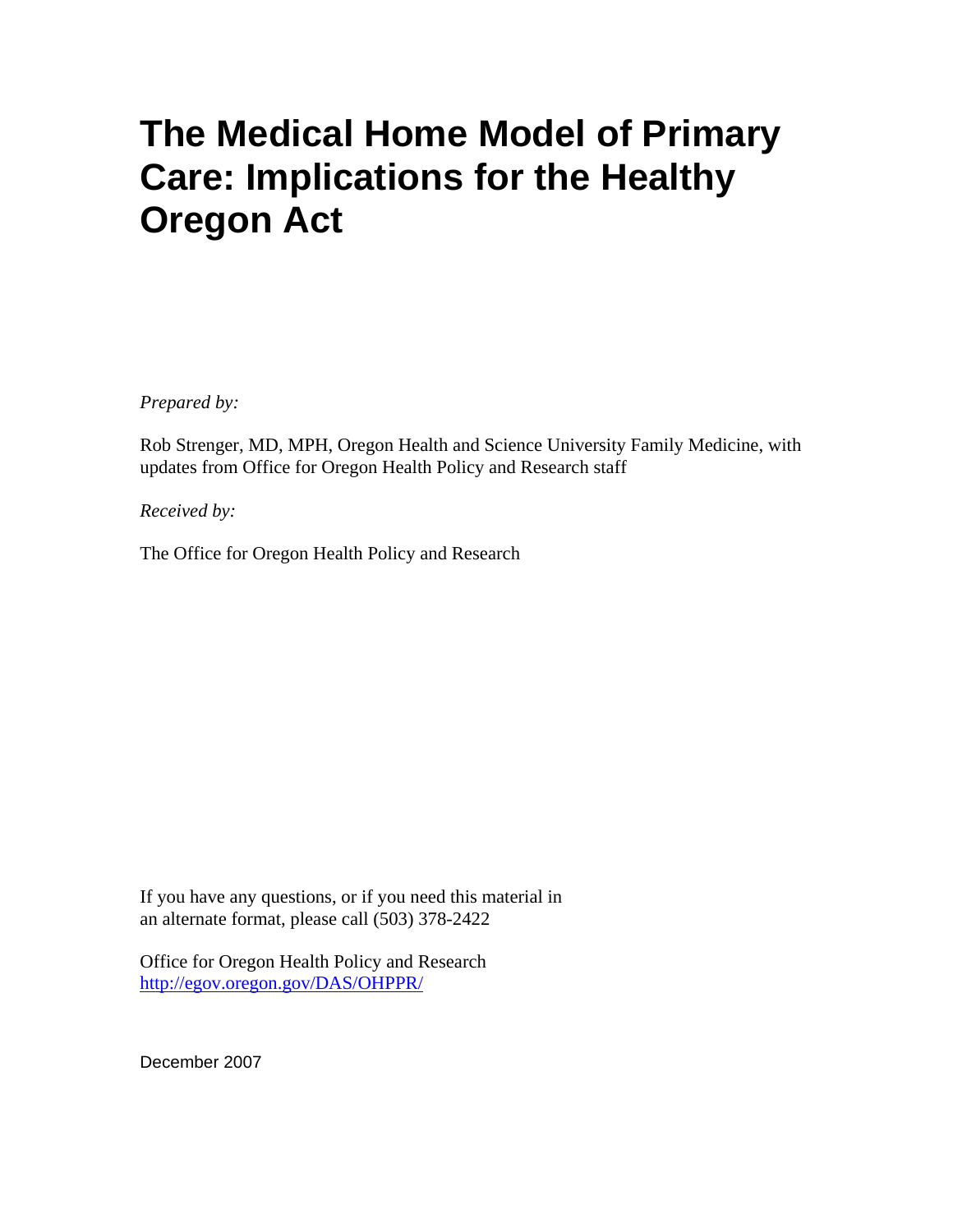#### **Acknowledgements**

Special thanks to those who provided background information for this report:

David Dorr, M.D. – OHSU Care management plus Vicki Gates – Health Care Consultant Craig Hostetler – Oregon Primary Care Association Chuck Kilo, M.D. – GreenField Health David Labby, M.D. – CareOregon Gretchen Morley - OHPR Ralph Prows, M.D. – Regence BCBS Jeanene Smith, M.D. – OHPR Elizabeth Steiner, M.D. – Oregon Academy of Family Physicians Jean Thorne – Public Employees' Benefits Board Rick Wopat, M.D. - Samaritan Health System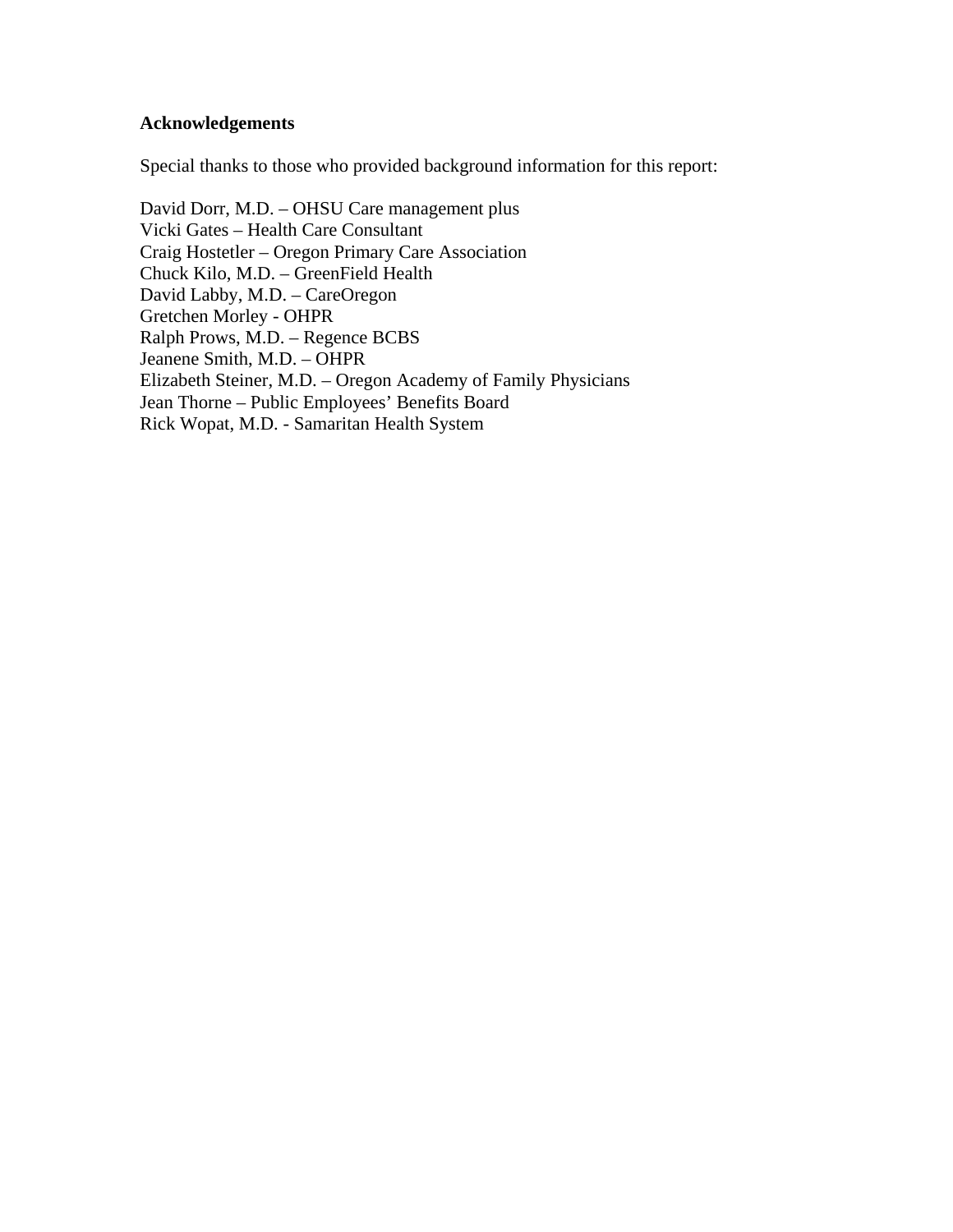# **Contents**

| <b>Executive Summary</b>                                            | 1              |
|---------------------------------------------------------------------|----------------|
| <b>Introduction</b>                                                 | 4              |
| The Primary Care System Envisioned by the Healthy Oregon Act        | 4              |
| <b>Challenges Facing the Primary Care System</b>                    | 4              |
| The Medical Home Model of Primary Care                              | $\overline{7}$ |
| <b>Benefits of the Medical Home</b>                                 | 8              |
| <b>Provider Incentives and Financial Models</b>                     | 12             |
| <b>Barriers to Delivery System Change in Primary Care</b>           | 15             |
| Medical Home Initiatives and Pilot Projects in Oregon and Elsewhere | 18             |
| Key Considerations for Oregon Health Fund Board                     | 25             |
| <b>Conclusion</b>                                                   | 26             |
| <b>Appendix A: Multiple Definitions of Medical Home</b>             | 27             |
| <b>Appendix B: Comparison of Financing Models</b>                   | 28             |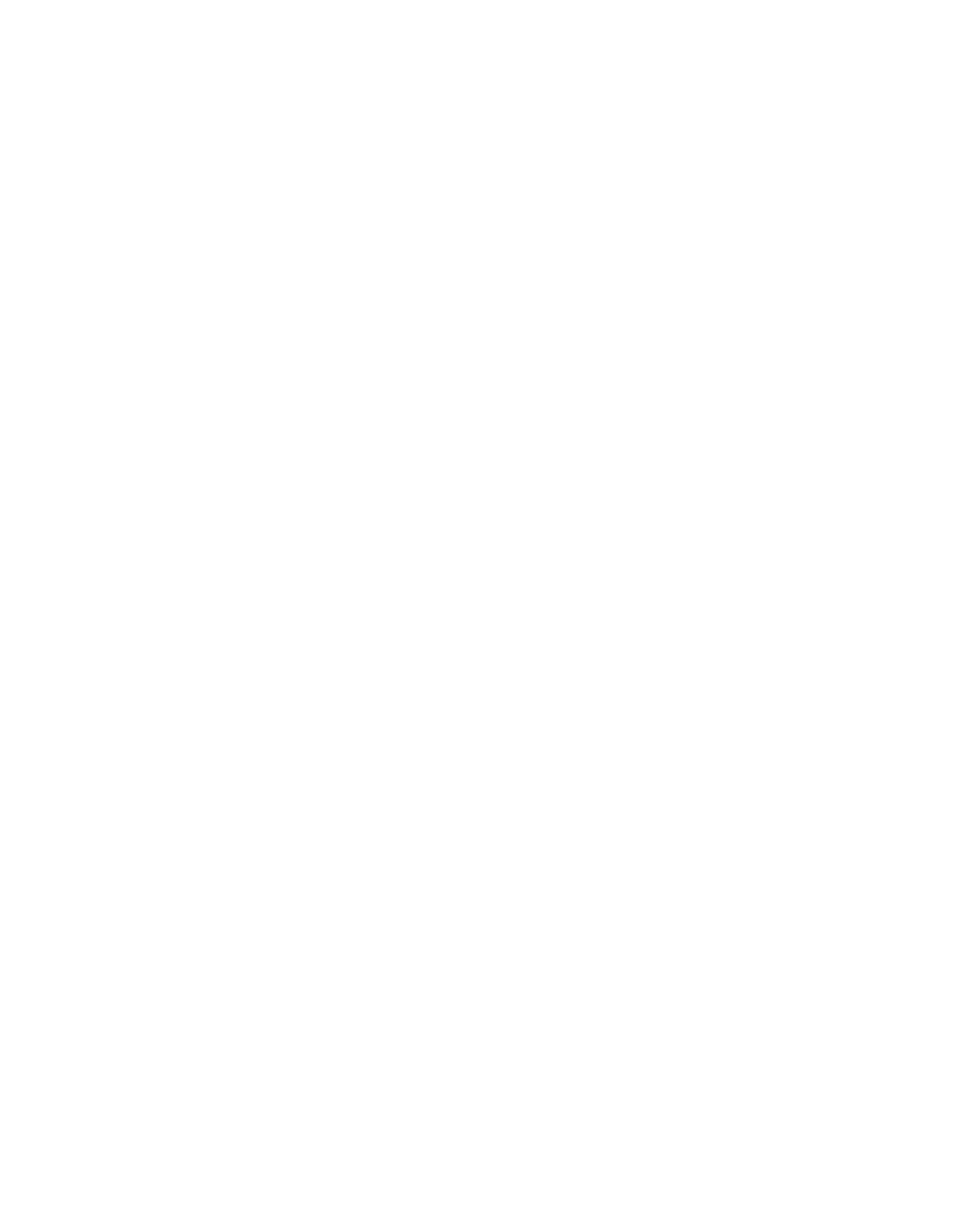#### **Executive Summary**

The Healthy Oregon Act of 2007 establishes the Oregon Health Fund Board (OHFB) and charges it with developing a comprehensive health care reform plan for the state. The Act directs the Board to reform the current health care system so that it covers all Oregonians, while improving equity, efficiency, safety, effectiveness, quality and affordability of care. The bill specifically calls for a revitalization of primary care, with an increased focus on prevention, wellness, and disease management and requires that the Board explore proposals to expand access to primary care medical homes.

While there are significant problems with the entire health care system in Oregon, there are specific challenges in the primary care sector that must be addressed by any effort to improve health care delivery. A primary care workforce shortage, as well as decreasing access to primary care providers, makes it difficult for many Oregonians to seek regular primary care and receive recommended primary care and preventative services. In addition, primary care physicians are facing overwhelming workloads, but are paid substantially less than specialists. Evidence shows that an effort to overcome these challenges and strengthen the primary care core in Oregon can lead to a system that better meets the needs of the population. Research has demonstrated better health outcomes and lower per capita costs for states and countries with strong primary care systems.

Many health care organizations and professional associations see the primary care medical home as a vital component of primary care renewal. While a number of slightly different definitions have been proposed, the primary care medical home can generally be characterized as a primary care practice which provides the following to its patients: a continuous relationship with a physician; a multidisciplinary team that is collectively responsible for providing for a patient's longitudinal health needs and making appropriate referrals to other providers; coordination and integration with other providers, as well as public health and other community services, supported by health information technology; an expanded focus on quality and safety; and enhanced access through extended hours, open scheduling, and/or email or phone visits. While there have been few large-scale demonstrations of medical homes, a growing evidence base demonstrates that these core features can lead to higher patient satisfaction, better health outcomes, and lower overall costs.

One of the major barriers to the implementation of the medical home model is the current reimbursement structure. Most physicians are currently paid on a fee-for-service basis, which rewards providers for higher volume rather than for using resources effectively to maximize health. In addition, providers are currently reimbursed only for office visits and cannot bill for email or phone communication with patients or for providing care coordination services. A number of different payment mechanisms have been proposed to encourage primary care providers to become more patient-centered and to provide the resources that practices need to transform into true medical homes. In order to more closely align reimbursement policies with the goals of the medical home, funding mechanisms must be transparent, provide services for coordination of care, improve access and care management, reward providers for improving health outcomes and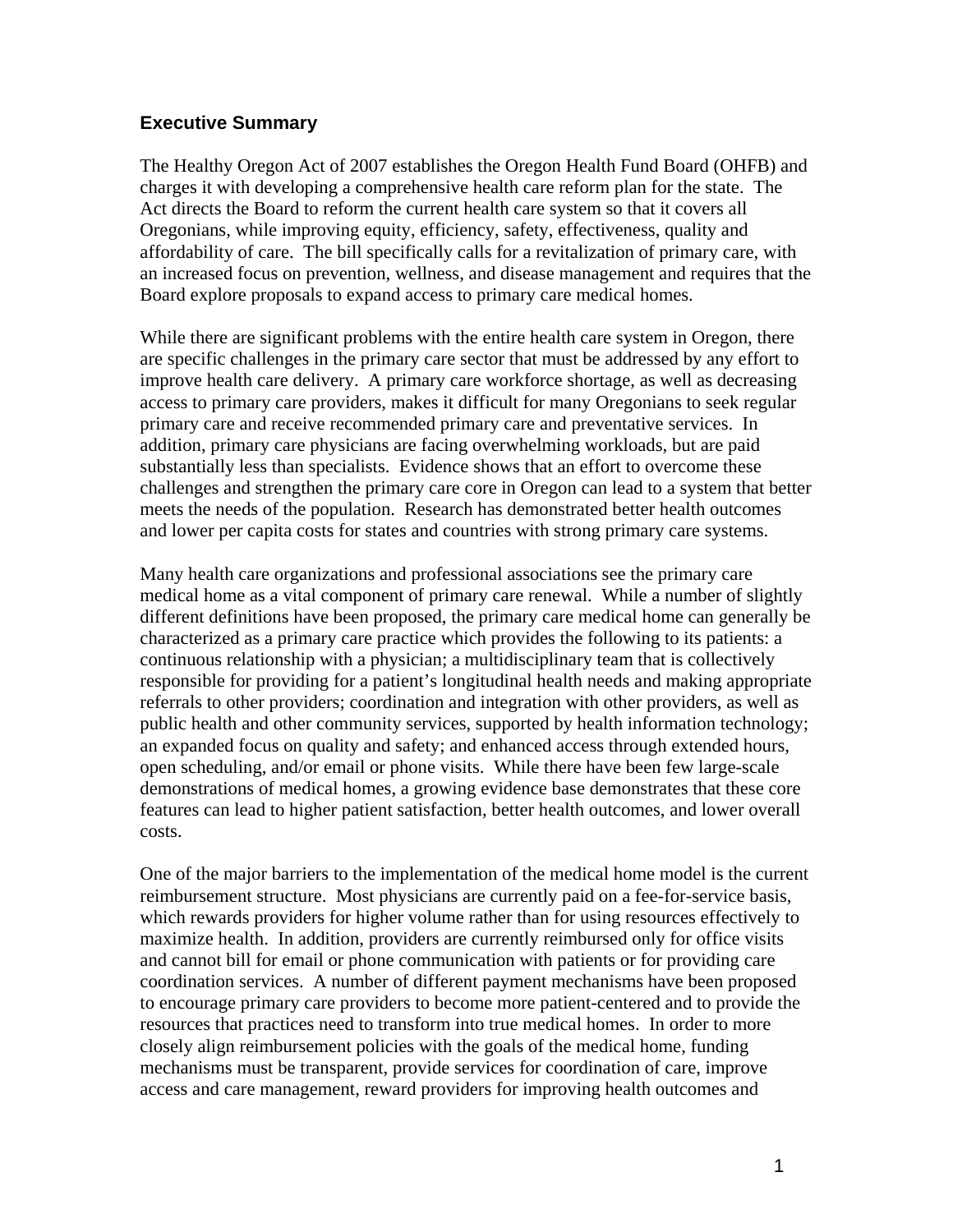quality and decreasing cost; and must support transitional and start-up costs associated with transformation, including investments in health information technology. A number of payment models have been proposed to support the medical home, including pay-forperformance and pay-for-process, comprehensive prospective payments for providing medical home services, fee-for-service reimbursement for medical home services, onetime grants and specific support for case management, and disease management services. Most organizations have agreed that effective payment reform will need to combine traditional fee-for-service payments with bundled payments for providing medical home services and a bonus based on performance.

There are a number of key systems and cultural and policy barriers that must be addressed in any effort to transform primary care practices across the state into patientcentered primary care medical homes. These challenges include inadequate funding of primary care, dilution of financial incentives across purchaser organizations, an absence of a common vision among primary care providers, premature expectations of progress, habituation to misaligned incentives, resistance to change, and a public that is accustomed to an open health system. Fortunately, there are many organizations in both the private and public health care sectors in Oregon and across the nation that have invested resources in medical home initiatives and demonstration projects to learn how the medical home model can be implemented in real world settings. Many of these efforts are described in the *Medical Home Initiatives and Demonstration Projects* section of the full paper. These efforts have resulted in important tools and lessons that can inform the work of the Oregon Health Fund Board.

In its efforts to encourage system changes and move towards providing a primary care medical home for all Oregonians, the Oregon Health Fund Board should consider the following steps:

**#1** – *Encourage and reward efforts to inform providers of the need for primary care reform and the characteristics of a patient-centered medical home.*

**#2** – *Develop a standard definition of medical home and standard measures to determine whether primary care providers meet this definition. This definition should be broad enough to allow for innovation and encompass various models that provide medical home services to their patients.*

**#3** – *Coordinate lessons from current demonstrations of medical home models in Oregon and encourage more demonstrations.* 

**#4** – *Consider specific support for demonstration projects targeted at small practices and rural providers.*

**#5 –** *Consider specific support for demonstration projects targeted at high need or vulnerable populations.*

**#6** – *Develop a sustainable financing model that supports medical home services.*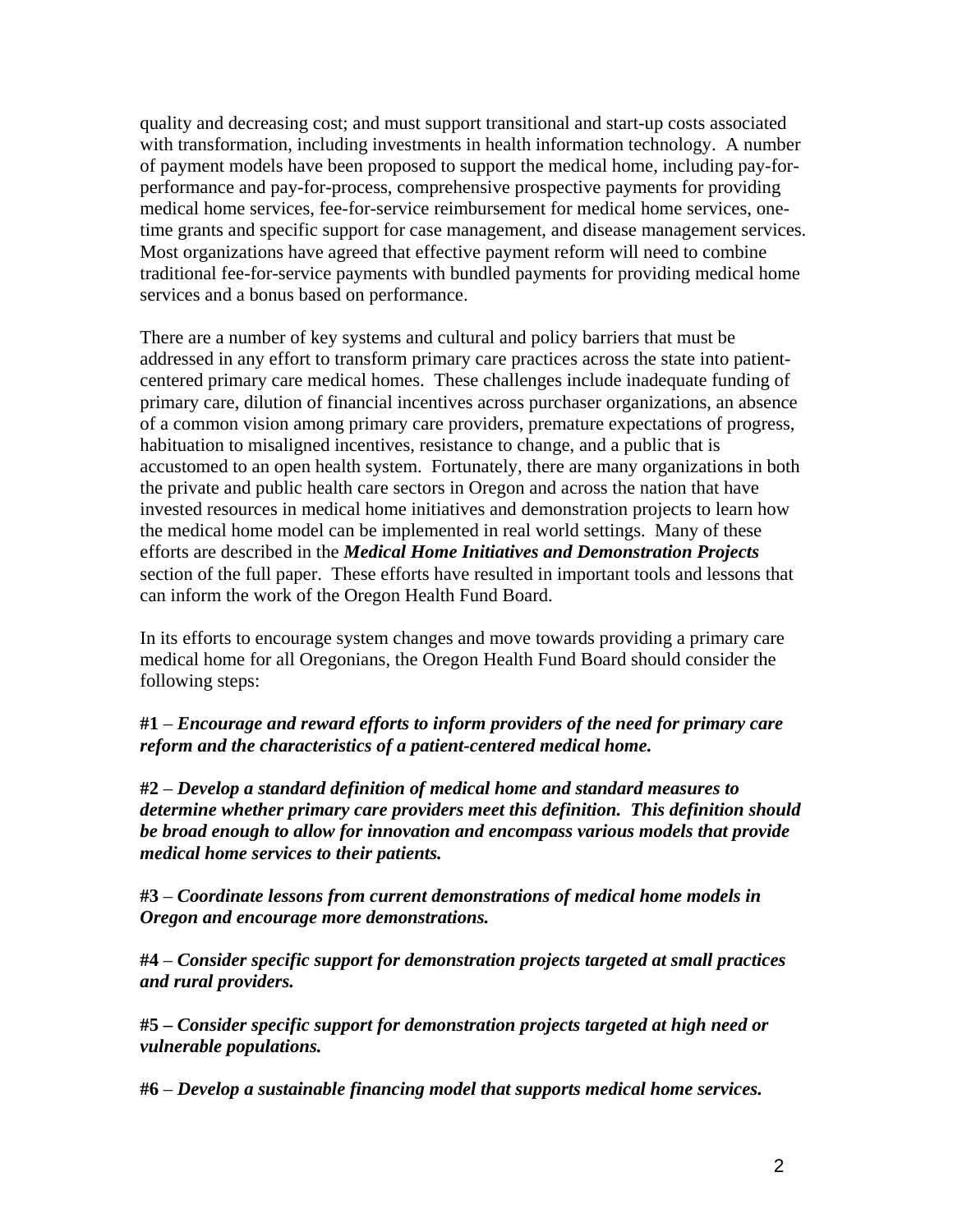**#7** – *Partner with other purchasers of health care to develop a uniform set of standards or common measures of clinical performance outcomes.*

**#8** – *Consider how best to provide adequate funding for technical support, education, and dissemination of best practices to support patient-centered primary care practice re-design.*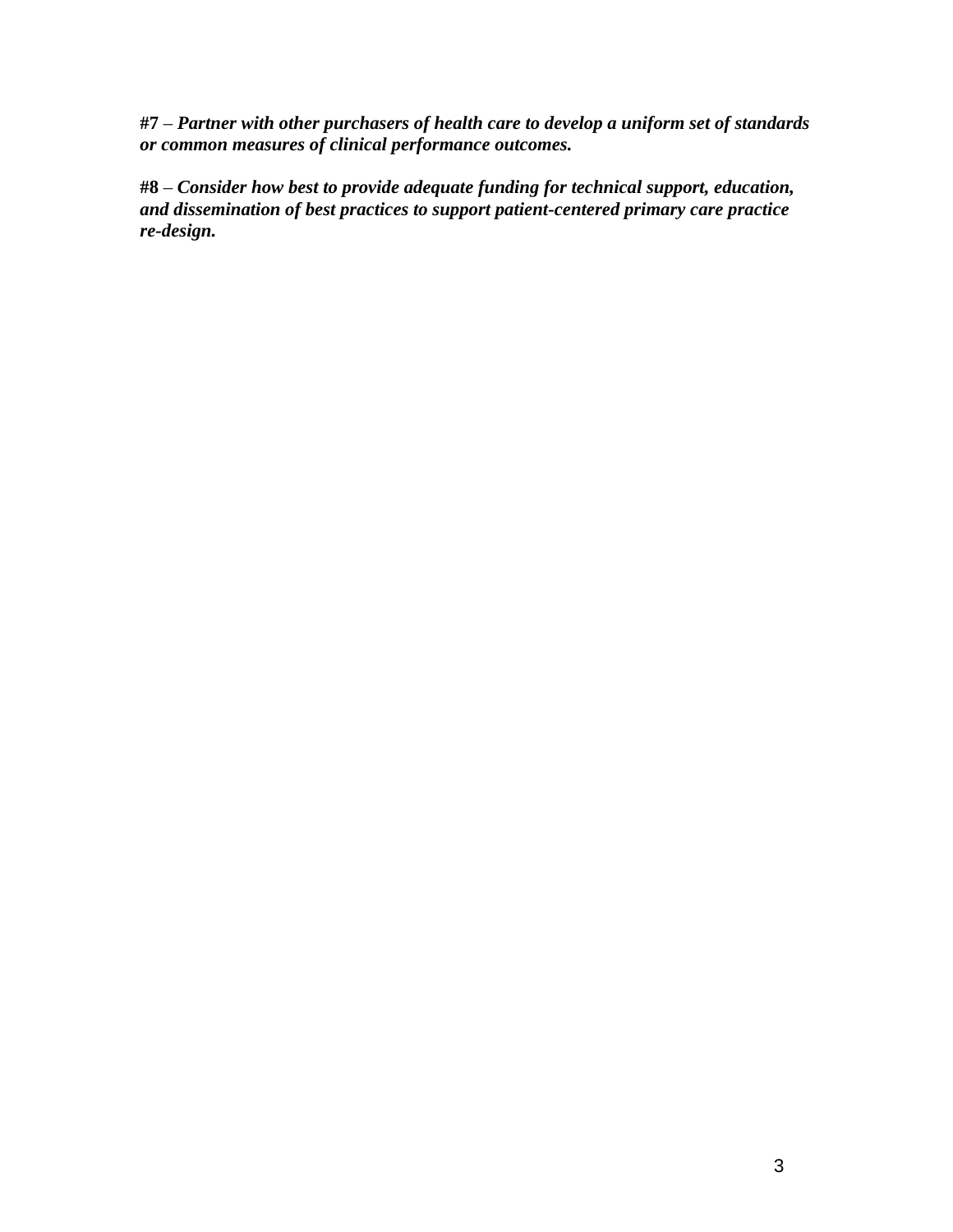#### <span id="page-9-0"></span>**Introduction**

Passed in 2007, the Healthy Oregon Act establishes the Oregon Health Fund Board (OHFB) and tasks it with developing "a comprehensive plan" for health reform in Oregon.<sup>[1](#page-9-0)</sup> The Act creates the Oregon Health Fund Program, the goal of which is to provide Oregonians with universal access to high-quality health care while containing system-wide costs. Meeting the goals outlined in the Healthy Oregon Act will require an efficient and effective system for delivering primary care. One way to accomplish this, as specified by the Act, will be to require that every participant in the new program has a "primary care medical home".

The aim of this paper is to provide the OHFB and the public with information on the current status of the primary care system in Oregon as well as an overview of the role for medical homes in this environment. It looks within Oregon, as well as to other states and coalitions, to examine the defining characteristics of primary care homes and draw lessons from efforts to integrate medical home programs into delivery systems. Medical homes will likely play a large role in the new Oregon Health Fund Program, and this report offers key opportunities for the OHFB to consider as the group develops a plan for delivery system reform.

# **The Primary Care System Envisioned by the Healthy Oregon Act**

The ambitious goals of the Healthy Oregon Act will require significant changes in the financing and delivery of health care in Oregon. The Act lays out a series of core principles on which the Oregon Health Fund Program must be based, which include "expanding access, equity, education, efficiency, economic sustainability, aligned financial incentives, wellness, community based care, and coordination of care (Sect 3, 1- 15)". The bill calls for a greater emphasis on preventative care, chronic disease management, health promotion and wellness, which are hallmark features of a strong primary care core. Furthermore, the Act specifies that all participants in the Oregon Health Fund Program should have a primary care home and that payment incentives must be restructured to reward more effective and efficient provision of care. Given these requirements, delivery system redesign must begin with a renewal of the primary care system, which includes efforts to provide more Oregonians with primary care medical homes.

# **Challenges Facing the Primary Care System**

By many accounts, the medical system in Oregon is not sustainable. In its *Road Map for Health Care Reform*, the Oregon Health Policy Commission found that the number of uninsured Oregonians is rising; health care costs are increasing rapidly; service delivery is fragmented; and the current system fails to consistently provide high-quality, prevention-oriented health care to Oregonians.<sup>[2](#page-9-0)</sup>

<span id="page-9-1"></span> 1 Enrolled Senate Bill 329, The Healthy Oregon Act. June 2007.

 $2$  Oregon Health Policy Commission. Road Map for Health Care Reform. March 2007.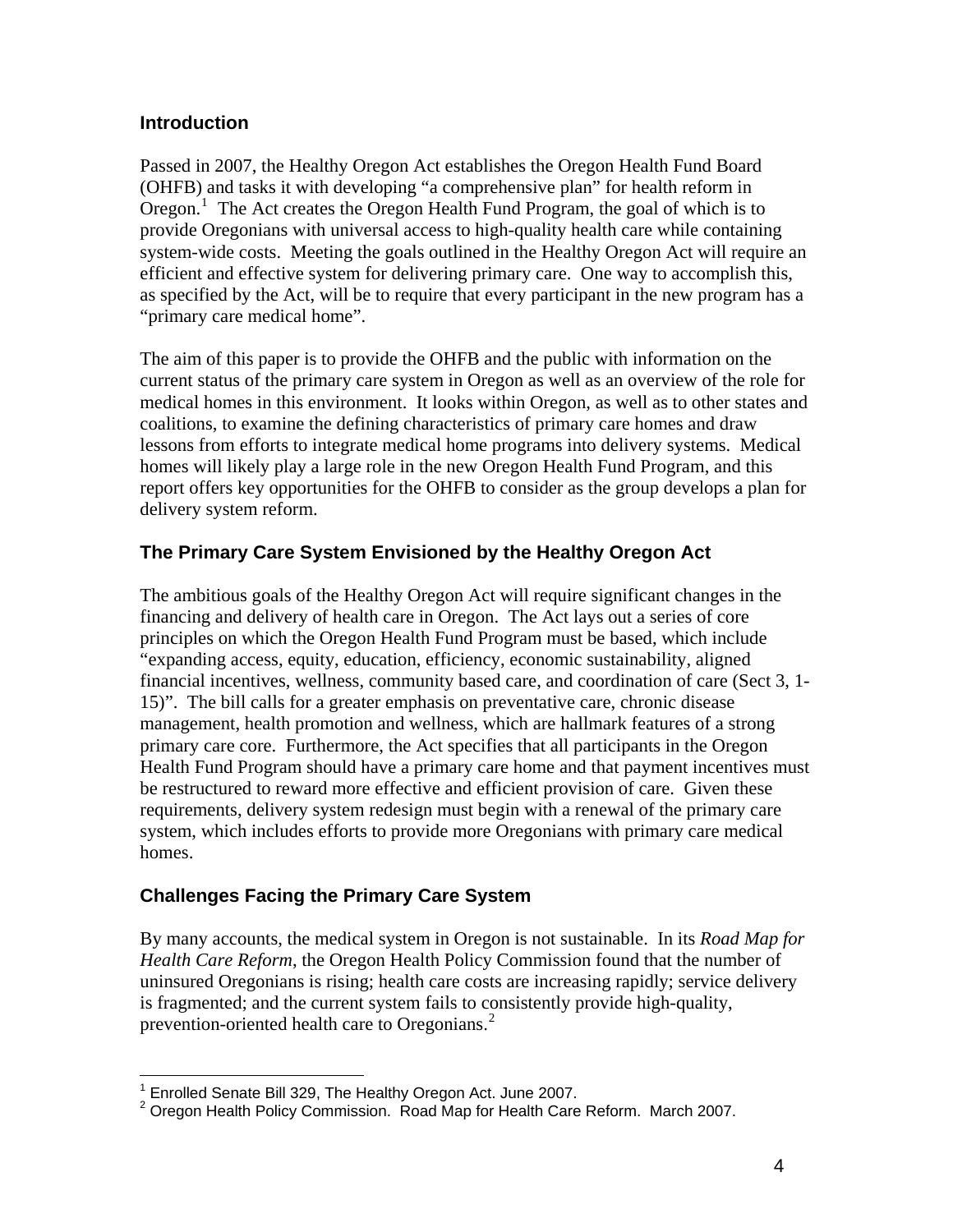<span id="page-10-0"></span>While the whole health care system is not performing adequately, there are many unique problems in the primary care system that prevent even those with health insurance and a regular doctor from consistently receiving high-quality, cost-effective care.

<span id="page-10-1"></span>*Workforce shortage in primary care* – There are 63 primary care physicians for every 100,000 residents in Oregon, representing about one-third of the physician workforce.<sup>[3](#page-10-0)</sup> If these physicians were ideally distributed and all worked a full-time clinical schedule, this would result in a panel size of about 1,600 patients per primary care physician. Proposals for primary care reform suggest a panel size of between 1,000-2,000 patients per full time provider, with smaller panel sizes when physicians provide care to many complex  $p$  patients with chronic conditions.<sup>[4](#page-10-0),[5](#page-10-0)</sup> Given the current numbers of physicians and distribution of primary care providers, an ideal panel size is unattainable in much of the state. Consequently, significant portions of the Oregon population live in a primary care Health Professional Shortage Area (defined as a local population to primary care physician ratio of greater than 3,500:1) or are "medically underserved" (Figure 1).<sup>[6](#page-10-0)</sup>

**Figure 1: Primary Care Shortage Areas and Underserved Populations in Oregon** 



<span id="page-10-2"></span>Oregon Medically Underserved Areas & Populations (MUA/MUP) Designations as of 5/09/2006



*Decreasing access to primary care providers* – As the shortage of primary care physicians becomes more pronounced, patient access to primary care providers suffers. According to a national survey of patients' experiences, the percentage of patients who could not schedule timely appointments with their physician increased between 1997 and 2001. During the same period, patients also reported increased problems reaching their medical provider on the phone and being able to get to their physician's office when it

 3 Health Resources and Services Administration. State Health Workforce Profiles: Oregon. 2000. <sup>4</sup> Gorrol AH, Berenson RA, Schoenbaum SC, et al. Fundamental Reform of Payment for Adult

Primary Care: Comprehensive Payment for Comprehensive Care. Journal of General Internal Medicine. 2007;22(3):410-415.

 $5$  Labby D. Personal communication about the CareOregon primary care renewal demonstration project.<br><sup>6</sup> Orege:

Oregon Division of Health System Planning. Charts compiled using data from HRSA.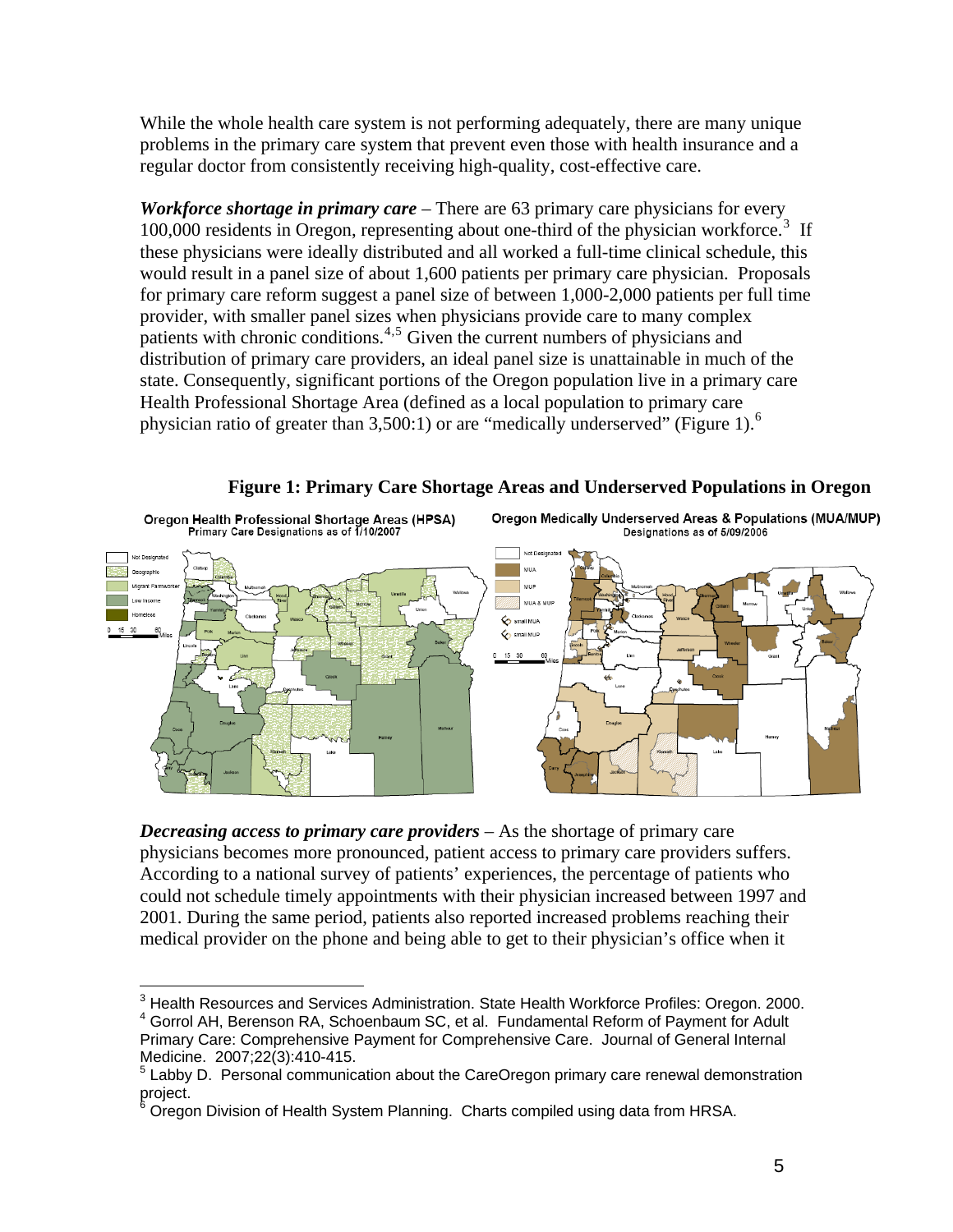<span id="page-11-0"></span>was open.<sup>[7](#page-11-0)</sup> Access is further hindered by an increasing number of primary care practices that are closed to new patients, most often those covered through Medicare, Medicaid or Workers' Compensation. In 2006, 18.1% of Oregon's family or general medicine practices reported they were completely closed to new Medicare patients, 25.6% reported they were closed to new Workers' Compensation patients, and 14.9% reported they were closed to new Medicaid patients.<sup>[8](#page-11-0)</sup>

*Overwhelming workload for primary care providers* – In the last several decades, evidence-based guidelines for management of chronic diseases and preventive care have generated an ever-increasing and complex workload for primary care providers.<sup>[9](#page-11-0)</sup> Primary care providers do not have the resources and support they need to provide highquality care in this new environment. For example, a recent study found that primary care providers would have to spend 10.6 hours per day (27% more time than is currently available on average for patient care) just to provide a 2,500 patient panel with all of the recommended care for ten chronic conditions.<sup>[10](#page-11-0)</sup>

*Needed care falling through the cracks* – Given this overwhelming workload, it is not surprising that the quality of primary care is not ideal. On average, patients receive about 55% of the health care recommended by current guidelines.<sup>[11](#page-11-0)</sup> Another study found that patients visiting their family physician were up to date on only 55% of screening tests, 24% of immunizations, and 9% of habit-related health counseling.<sup>[12](#page-11-0)</sup>

*Inadequate and inequitable reimbursement* – Despite the growing and complex responsibilities associated with providing primary care, primary care physicians are paid substantially less than other physicians and have slower rates of salary growth despite similar work hours. The median income of primary care physicians is roughly half that of specialists, and the income gap is widening.<sup>[13](#page-11-0)</sup> This income differential is cited as one of the reasons that fewer and fewer medical students are choosing to go into general primary care.<sup>[14](#page-11-0)</sup> Furthermore, the majority of providers in the United States are paid on a fee-for-service basis, creating a system that rewards acute treatment of disease, rather

 $\overline{a}$ <sup>7</sup> Strunk BC, Cunningham PJ. Treading Water: Americans' Access to Needed Medical Care, 1997-2001. Washington, DC, Center for Studying Health System Change. 2002. 8

<sup>&</sup>lt;sup>8</sup> Oregon Physician Workforce Survey, Office for Oregon Health Policy and Research. May 2007. Bodenheimer T, Grumbach K. Improving Primary Care: Strategies and Tools for a Better<br>Practice. Chapter 1: The Primary Care Home. McGraw Hill Companies Inc. 2007.

 $10$  Ostbye T, Yarnall KS, Krause KM, et al. Is There Time for Management of Patients with Chronic Disease in Primary Care? Annals of Family Medicine. 2003;1:149-155.<br><sup>11</sup> Recommended health care includes chronic care, acute care and preventive care. McGlynn

EA, Asch SM, Adams J, et al. The Quality of Health Care Delivered to Adults in the United States. New England Journal of Medicine. 2003;6:63-71.

Stange KC, Flocke SA, Goodwin MA, et al. Direct Observation of Rates of Preventive Service Delivery in Community Family Practice. Preventive Medicine. 2000;31:167-176.

<sup>&</sup>lt;sup>13</sup> Bodenheimer T, Berenson RA, Rudolf P. The Primary Care-Specialty Income Gap: Why it Matters. Annals of Internal Medicine. 2007;146(4):301-307.

<sup>&</sup>lt;sup>14</sup> American College of Physicians. The Impending Collapse of Primary Care Medicine and Its Implications for the State of the Nation's Health Care. January 2006. Available: http://www.acponline.org/hpp/statehc06\_1.pdf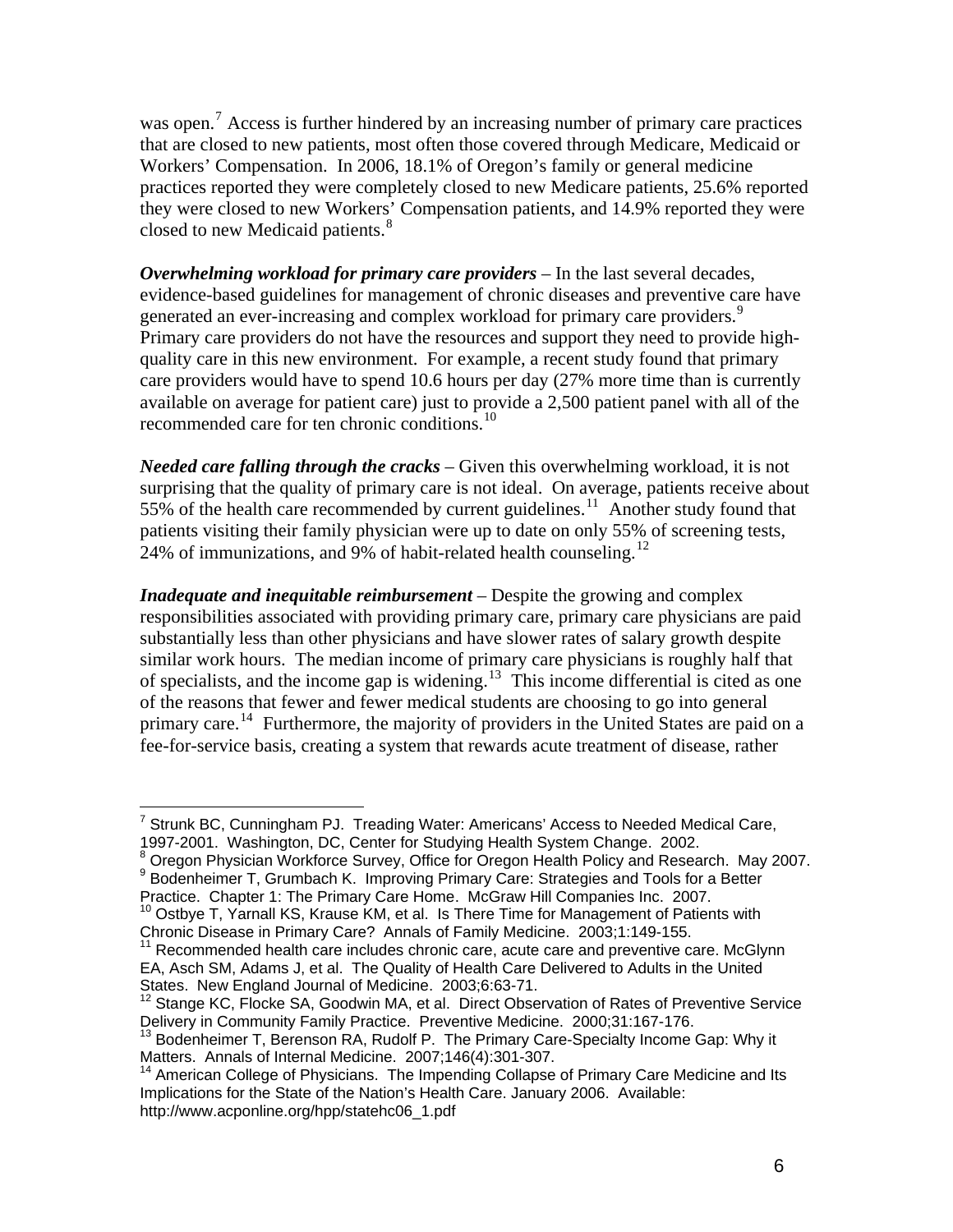<span id="page-12-3"></span><span id="page-12-2"></span><span id="page-12-0"></span>than efforts to keep patients healthy, prevent costly diseases, and effectively manage chronic conditions.

Primary care providers are the backbone of the health care system. About one-third of physicians in Oregon practice primary care and they account for about half of all physician visits.<sup>3,[15](#page-12-0)</sup> If adequately supported, these providers can deliver the majority of health care required by their patients in a low-cost, efficient way. However, if system changes are not implemented, the primary care system will remain unable to achieve these goals.

<span id="page-12-1"></span>If health reform is to create sustainable change, it must include the primary care system. One model for primary care reform is the medical home model included in the Healthy Oregon Act. The Oregon Academy of Family Physicians, the Oregon Primary Care Association, and a number of national groups have endorsed this model.<sup>[16](#page-12-0)</sup> The Oregon Health Policy Commission and the Public Employees' Benefits Board have also proposed moving towards the medical home model.<sup>2</sup>

# **The Medical Home Model of Primary Care**

The concept of a "medical home" was initially proposed by the American Academy of Pediatrics in 1967 and has evolved over the last several decades. As health care has grown increasingly complex, fragmented, and disorganized, the medical home model represents a strategy for strengthening the primary care system's ability to deliver care that is patient-centered, evidence-based, and coordinated.<sup>[17](#page-12-0)</sup> In short, a medical home is a regular source of medical care that delivers the services needed to achieve optimal individual and population health.

Many professional organizations have developed definitions that specify the characteristics of a medical home (see Appendix A). At the beginning of 2007, the four largest professional associations representing primary care practitioners, the American Academy of Family Physicians (AAFP), the American Academy of Pediatrics (AAP), the American College of Physicians (ACP) and the American Osteopathic Association (AOA), agreed on a set of core features of a "Patient-Centered Medical Home" model. These groups have joined with employers, consumer advocacy and other stakeholder groups to form the Patient-Centered Primary Care Collaborative to promote this model nationwide.<sup>[18](#page-12-0)</sup> The core features include the following:

• *Personal Physician* – Every patient has an established and continuous relationship with a personal physician.

 $\overline{a}$ 

<sup>&</sup>lt;sup>15</sup> Graham R, Roberts RG, Ostergaard DJ, et al. Family Practice in the United States. JAMA. 2002;288:1097-1101.

 $16$  American Academy of Family Physicians, American Academy of Pediatrics, American College of Physicians, American Osteopathic Association. Joint Principles of the Patient-Centered Medical Home. March 2007.

 $17$  American College of Physicians. The Advanced Medical Home: A Patient-Centered, Physician-Guided Model of Health Care. ACP Policy Monograph; 2006.<br><sup>18</sup> Patient-Centered Primary Care Collaborative. http://www.pcpcc.net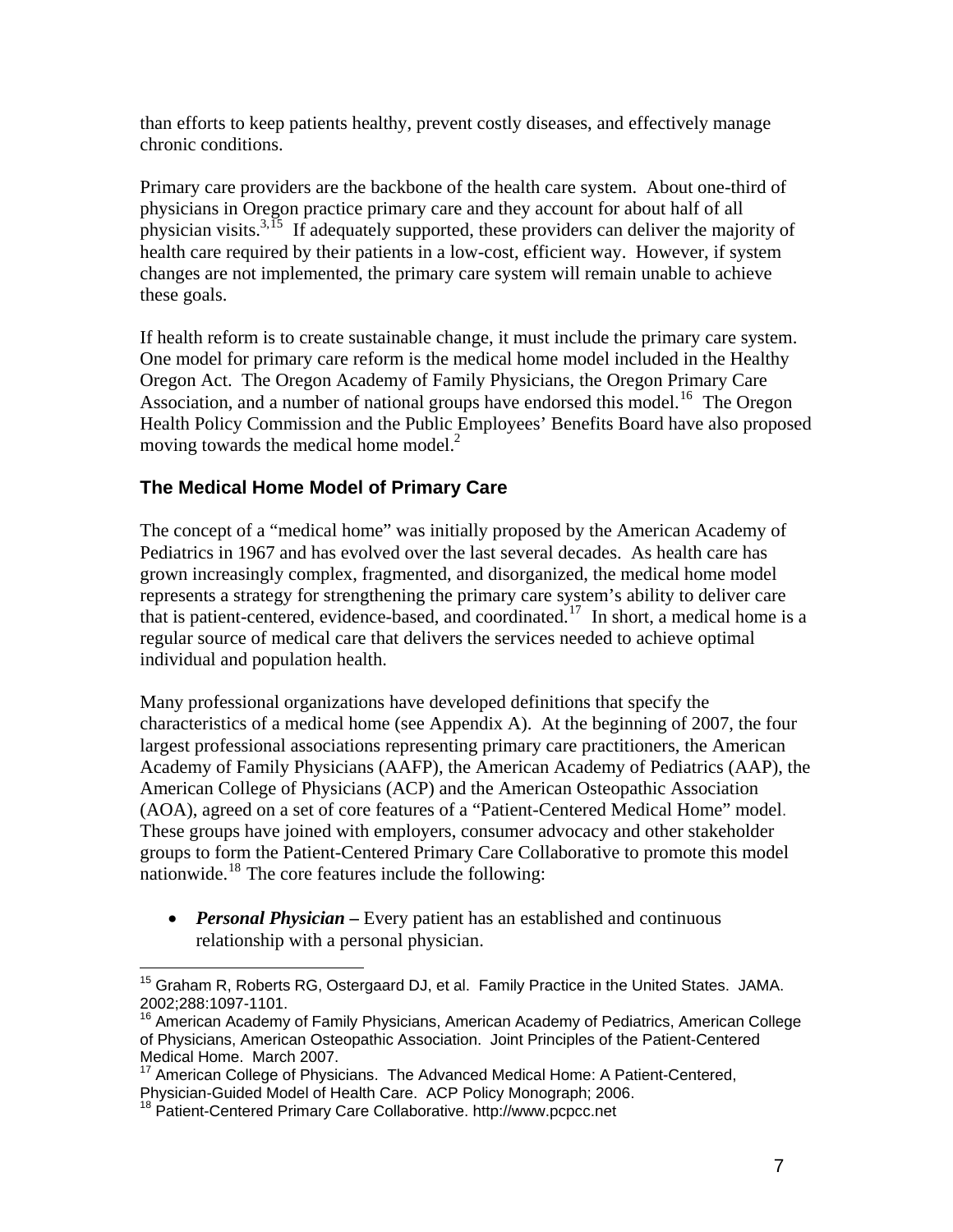- <span id="page-13-0"></span>• *Physician Directed Medical Practice* **-** Physician directs a coherent team of providers who are collectively responsible for the patient's longitudinal health needs. Roles within the team are assigned to maximize the efficient use of resources and responsiveness to patient needs.
- *Whole Person Orientation* Medical home assumes responsibility for providing for all of the patient's health care needs, including acute care, preventative, disease management services, and end of life care. The medical home provides direct care when possible and arranges for appropriate referrals to other providers.
- *Coordinated and/or Integrated Care* Care received from the medical home is coordinated/integrated with care received from other providers and organizations, as well as with services provided within a patient's community, including public health, mental health, and behavioral health services. Coordination allows patients to receive appropriate care when and where they need it. Registries, information technology, information exchange, and other resources are utilized by the medical home to establish and facilitate coordination.
- *Quality and Safety*Medical homes focus on quality improvement and safety, through physician participation in performance measurement and improvement efforts, use of clinical decision-support technology, and clinical standards and guidelines built on evidence-based medicine. Patients participate in shared decision-making, quality improvement efforts and practice evaluation.
- *Enhanced Access* Patient access to both office-based and non-office based care is expanded through mechanisms such as longer hours, group visits, open scheduling, phone and email visits, and other web-based communication.<sup>[16,](#page-12-1) [19](#page-13-0)</sup>

Many primary care practices currently strive to provide their patients with a regular source of care and at least some of the "medical home" set of services; however, very few providers are able to offer their patients a true patient-centered medical home. For instance, a recent national patient survey found that about 80% of patients have a regular source of care, but only 27% report that their provider meets four indicators of improved access to care, a necessary component of the medical home.<sup>[20](#page-13-0)</sup> Oregon has a strong primary care base on which to build, but those involved in all aspects of health care delivery will need to rethink the way care is delivered in order for reforms to successfully provide all Oregonians with medical homes.

<sup>&</sup>lt;u>.</u> <sup>19</sup> Robert Graham Center. The Patient Centered Medical Home: History, Seven Core Features, Evidence and Transformational Change. November 2007.

 $20$  Beal AC, Doty MM, Hernandez SE, et al. Closing the Divide: How Medical Homes Promote Equity in Health Care. The Commonwealth Fund. June 2007.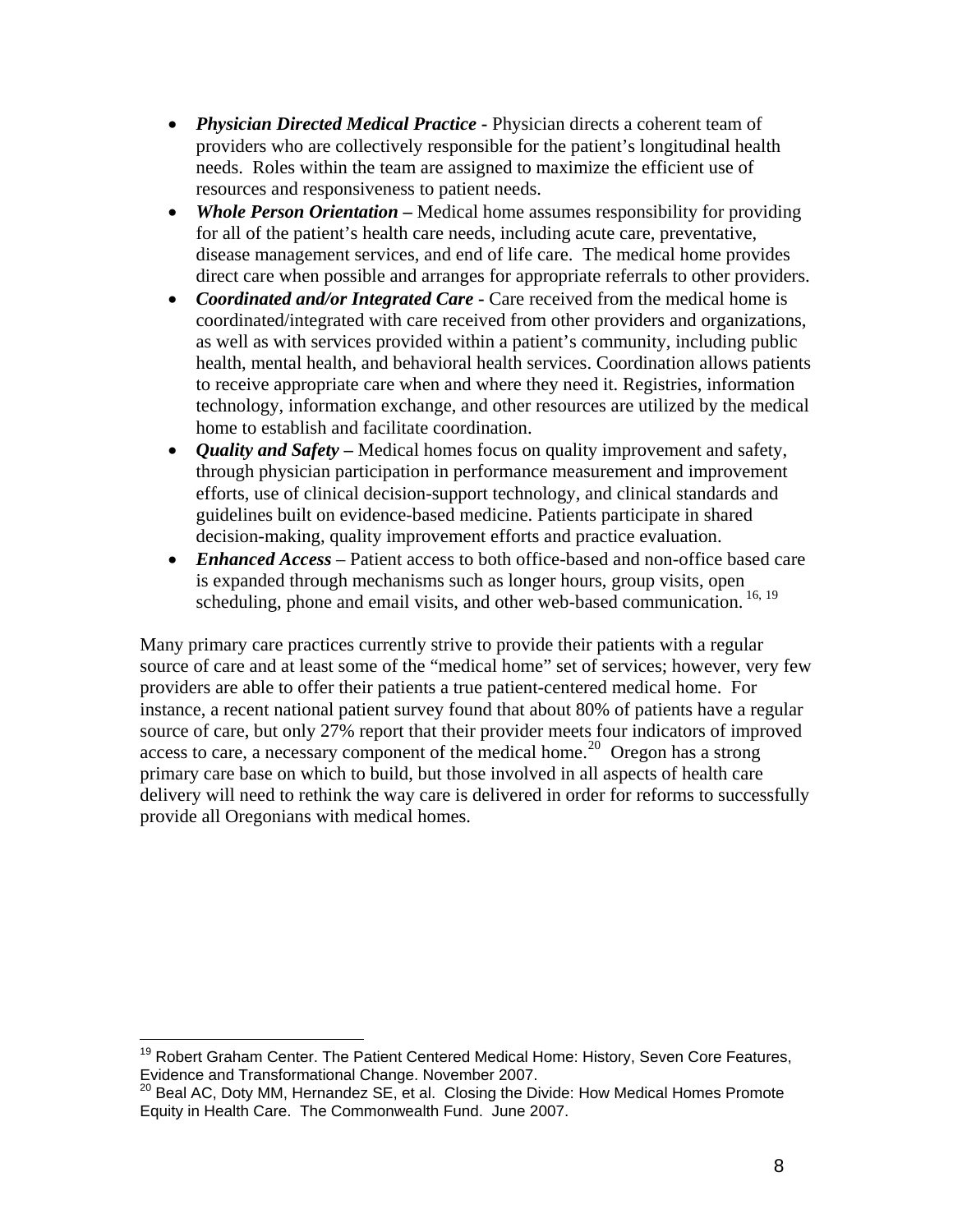### <span id="page-14-0"></span>**Benefits of the Medical Home**

There is a substantial body of evidence supporting the value of a health care system built around a robust primary care core:

- States with a higher percentage of primary care providers have better health outcomes on a variety of measures while areas with more specialists have higher per capita costs and lower quality.<sup>[21](#page-14-0),[22](#page-14-0),[23](#page-14-0)</sup>
- Countries with a strong primary care system have better health outcomes and lower per-capita costs than countries with weak primary care.<sup>[24](#page-14-0)</sup>
- Improved access to primary care results in decreased hospitalization rates for ambulatory care sensitive conditions. $25,26$  $25,26$  $25,26$
- Patients with primary care physicians as their regular source of care have lower health care costs than those who list specialists as their regular source of care.<sup>[27](#page-14-0)</sup>

The abundance and diversity of evidence on the positive effect of primary care lends support to the theory that any of a number of policy options to strengthen the primary care system would likely improve health system performance.<sup>[28](#page-14-0)</sup> However, a distinction must be made between simply providing patients with access to the existing primary care system versus making structural changes in the delivery system to achieve the level of service called for by most definitions of medical home. While there have been few largescale demonstrations of medical homes, there is growing evidence that demonstrates the benefits of the core features of the Patient Centered Medical Home model in achieving better health outcomes, higher patient satisfaction, and lower overall costs.

*Continuity of Care* – A comprehensive review of studies evaluating continuity of care found that continuity of care, usually measured as seeing the same provider over time, is consistently associated with a number of positive effects including improved delivery of preventive services, decreased emergency room utilization, decreased hospitalization

 $\overline{a}$ <sup>21</sup> Shi L. Primary Care, Specialty Care and Life Chances. International Journal of Health Services. 1994:24:431-458.

<sup>&</sup>lt;sup>22</sup> Shi L, Macinko J, Starfield B, et al. Primary Care, Social Inequalities and All-Cause, Heart Disease and Cancer Mortality in US Counties, 1990. American Journal of Public Health. 2005;95:674-680.

<sup>23</sup> Baicker K, Chandra A. Medicare Spending, the Physician Workforce, and Beneficiaries' Quality of Care. Health Affairs. Web Exclusive. 2004.

 $24$  Macinko J, Starfield B, Shi L. The Contribution of Primary Care Systems to Health Outcomes Within Organization for Economic Cooperation and Development (OECD) Countries, 1970-1988. Health Services Research. 2003;38:831-865.

 $25$  Backus L, Moron M, Bacchetti P, et al. Effect of Managed Care on Preventable Hospitalization Rates in California. Medical Care. 2002;20:315-324.

<sup>26</sup> Bodenheimer T, Fernandez A. High and Rising Health Care Costs. Part 4: Can Costs be Controlled While Preserving Quality? Annals of Internal Medicine. 2005;143:26-31.

<sup>&</sup>lt;sup>27</sup> Franks P, Fiscella K. Primary Care Physicians and Physician Specialists as Personal Physicians. Health Care Expenditures and Mortality Experience. *Journal of Family Practice.*  1998;47:105-109.

<sup>28</sup> Starfield B, Shi L, Macinko J. Contribution of Primary Care to Health Systems and Health. Milbank Quarterly. 2005;83(3):457-502.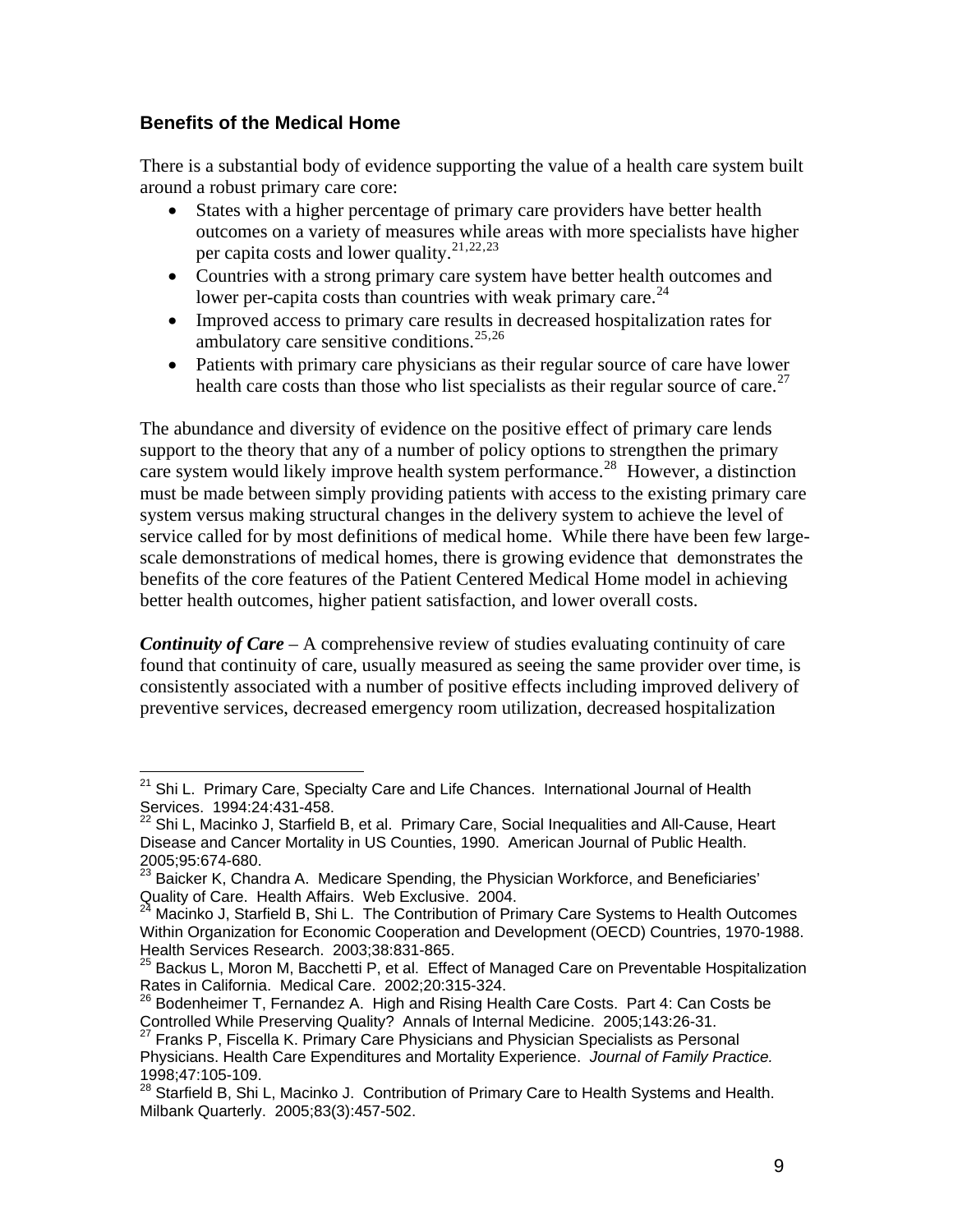<span id="page-15-0"></span>rates, and increased patient satisfaction.<sup>[29](#page-15-0)</sup> In addition, strong, continuous physician-patient relationships have been associated with lower costs of care.<sup>[30](#page-15-0)</sup>

*Team-Based Approach to Care –* A significant body of literature supports both shortterm and long-term benefits of care delivered by a multidisciplinary team, especially for patients with chronic disease. For instance, studies of patients with diabetes have reported higher patient satisfaction, improved quality of life, better health outcomes, and decreased cost of care when patients are treated by a team, rather than by a single physician. $31$ 

*Coordination of Care –* A wealth of evidence exists to show that care management programs and other strategies to coordinate the care of patients with complex medical conditions can improve quality and reduce costs. This type of care management has been widely embraced across the country. However, the disease-specific approach is impractical in patients with multiple chronic conditions. Further, carved-out disease management programs duplicate services that could be delivered by a single, trusted medical home. A variety of studies have shown that various care coordination strategies (e.g. health care teams including full time RNs or care managers dedicated to care coordination) can improve care in certain populations of complex patients, such as children with special health care needs.<sup>[32](#page-15-0)</sup> The goal of a medical home model is to provide person-based coordination of an individual's health care needs at the level of their primary provider, rather than coordination based on a specific disease or condition.

*Health Information Systems* – Health information systems such as electronic medical records will form the basis of many quality improvement efforts, including efforts to manage the health of populations at the primary care level. In addition, such systems will become essential as primary care providers are asked to generate practice and individuallevel data under pay-for-performance financing models. Early studies of the implementation of electronic medical records have shown that such systems can reduce primary care practice costs and provide data that improves the quality of care.<sup>[33](#page-15-0),[34](#page-15-0)</sup>

*Improved Access* **-** A recent national survey found that patients who are seen by a provider meeting four indicators of improved access to care (regular source of care, easy phone access, weekend/evening access and efficient, on-time visits) received better care

1

<sup>&</sup>lt;sup>29</sup> Saultz JW, Lochner J. Interpersonal Continuity of Care and Care Outcomes: A Critical Review. Annals of Family Medicine. 2005;3:159-166.

 $30$  Robert Graham Center, The Patient Centered Medical Home: History, Seven Core Features, Evidence and Transformational Change, November 2007.

<sup>&</sup>lt;sup>31</sup> National Diabetes Education Program. Team Care: Comprehensive Lifetime Management of Diabetes. Available: http://ndep.nih.gov/diabetes/pubs/TeamCare.pdf<br><sup>32</sup> Wise PH, Huffman LC, Brat G. A Critical Analysis of Care Coordination Strategies for Children

With Special Health Care Needs. Technical Review No. 14. AHRQ Publication No. 07-0054. Rockville, MD: Agency for Healthcare Research and Quality. June 2007.

<sup>33</sup> Miller RH, West C, Brown TM, et al. The Value of Electronic Health Records in Solo or Small Group Practices. Health Affairs. 2005;24(5):1127-1137.

 $34$  Jamtvedt G, Young JM, Kristoffersen DT, et al. Audit and Feedback: Effects on Professional Practice and Health Care Outcomes. Cochrane Database of Systematic Reviews. 2006 (2): CD000259.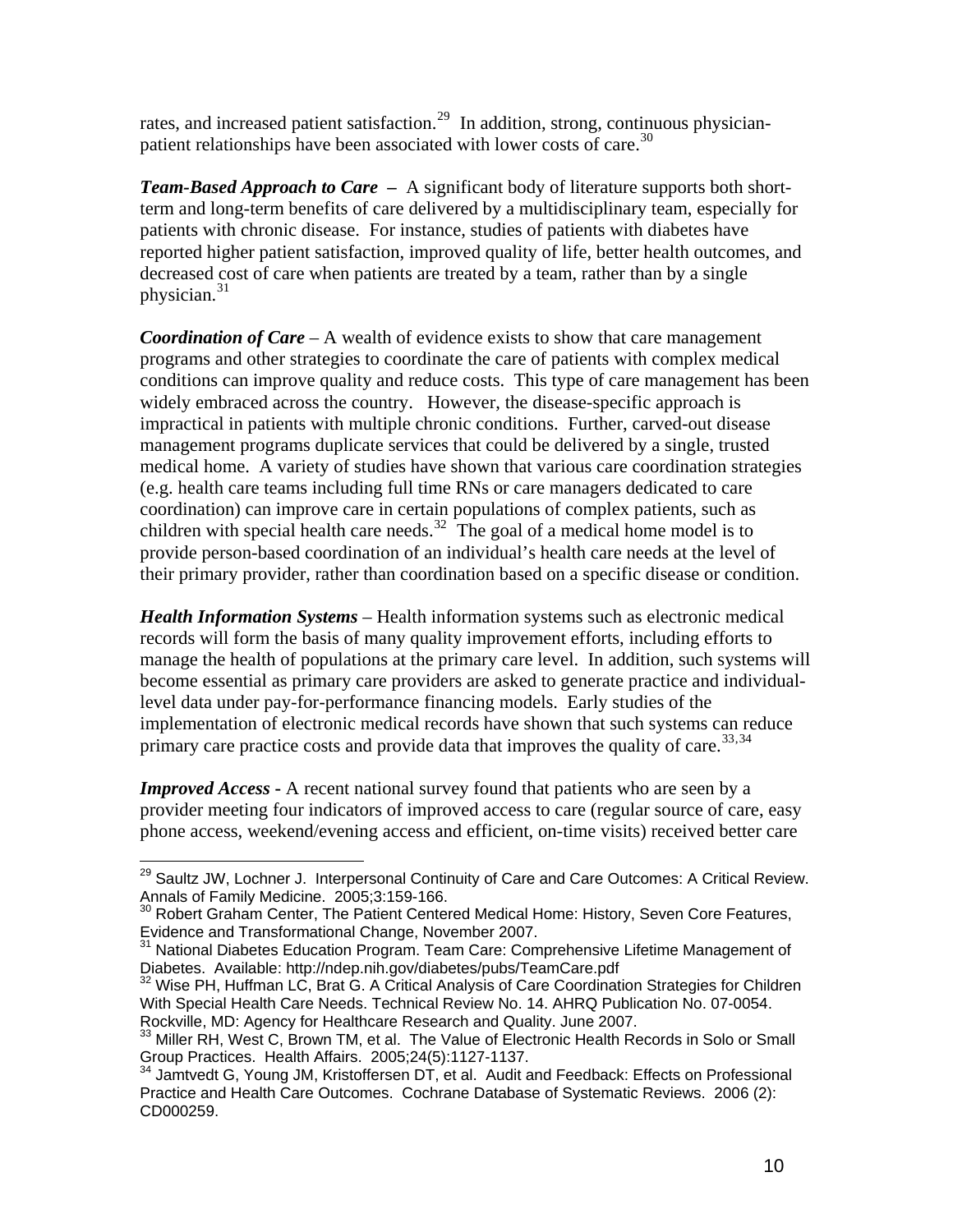<span id="page-16-0"></span>than patients seen by other providers (Figure 2).<sup>19</sup> Limited access to care is a key driver of socioeconomic health care disparities, and improving access reduces or eliminates health disparities by race and insurance status across the seven measures shown in Figure  $2<sup>35</sup>$  $2<sup>35</sup>$  $2<sup>35</sup>$  There is evidence that a variety of strategies to improve access (e.g., group visits, communication by phone and e-mail, after-hours accessibility) may improve the efficiency, equity, and efficacy of primary care.<sup>[36](#page-16-0)</sup>





*Overall Demonstrations of the Medical Home Model* – While medical homes have not been implemented in the U.S. on a large scale, a number of local demonstration projects have shown that the medical home model can produce tangible results.

The Southcentral Foundation in Alaska (see *Medical Home Initiatives*) lead an implementation of a medical home model at the Alaska Native Medical Center which improved a variety of care measures over a 5-year period, including decreased overall

 $\overline{a}$ 

 $35$  Andrulis DP. Access to Care is the Centerpiece in the Elimination of Socioeconomic Disparities in Health. Annals of Internal Medicine. 1998;129(5):412-416.<br><sup>36</sup> Bodenheimer T, Grumbach K. Improving Primary Care: Strategies and Tools for a Better

Practice. Chapter 7: Alternatives to the 15-minute Visit. McGraw-Hill Companies, Inc. 2007.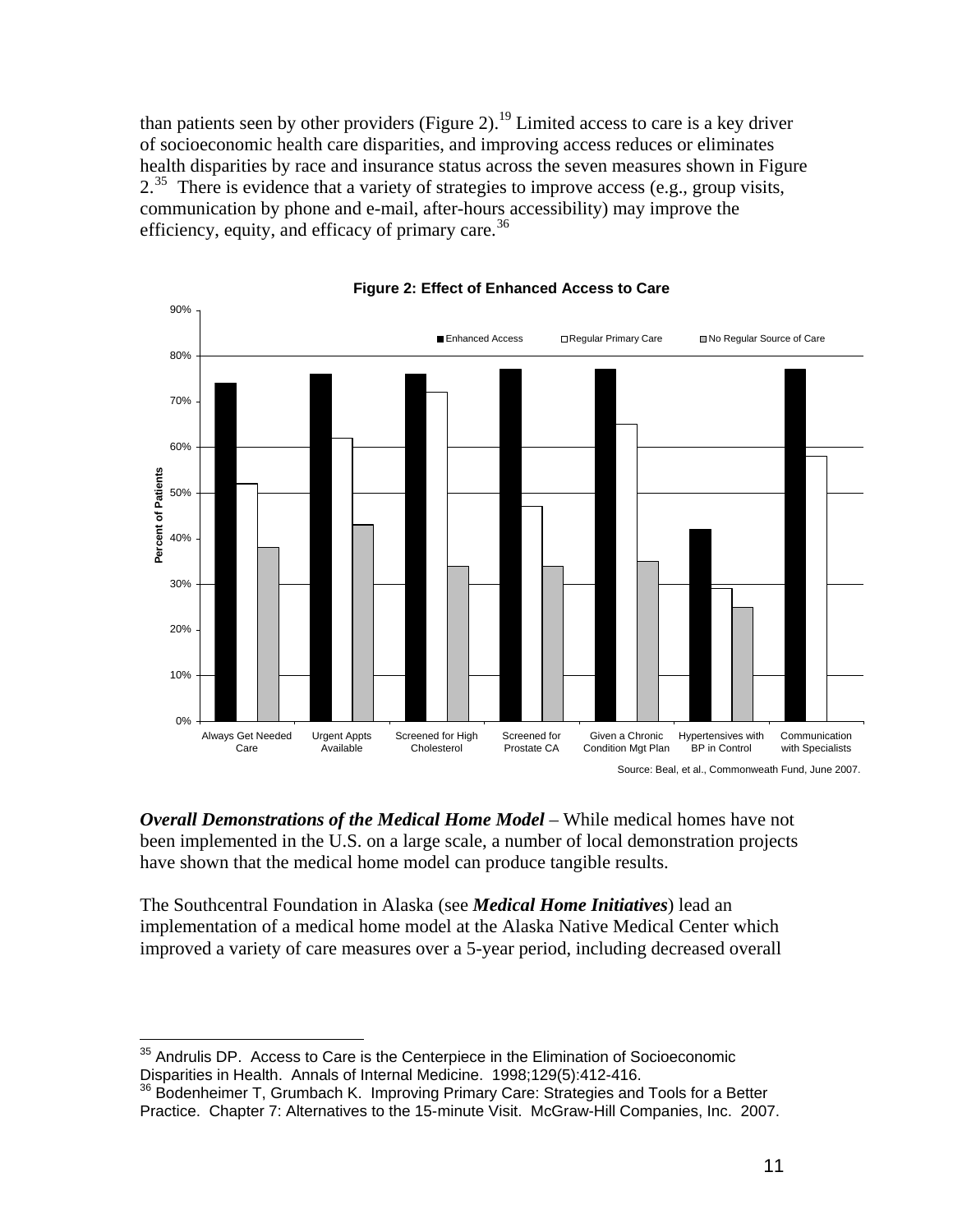<span id="page-17-0"></span>and disease-specific hospitalizations, improved childhood immunization rates, decreased emergency room and provider visits, and decreased visits to specialists.  $37$ 

Implementation of a care-management based medical home model at Intermountain Health Care in Salt Lake City resulted in significant health improvements, including improved glycemic control, decreased hospitalization rates and decreased death rates in elderly patients with diabetes, compared to patients at control clinics.<sup>[38](#page-17-0)</sup>

The available evidence does not support the conclusion that there is one "right" model of primary care delivery. It does, however, show that redistribution of limited health care resources with investment to the medical home bundle of services can be an effective strategy for improving individual health, population health, and overall health system performance.

As the Oregon Health Fund Board works to integrate the medical home concept into the Oregon Health Fund Program, it will be important to consider the special needs of communities across the state. There may not be one model that works for everyone and the services provided by a medical home and the manner in which care is delivered will likely have to vary to meet the needs of specific populations, especially those considered to be vulnerable due to socioeconomic status, race or ethnicity, geographic location or chronic disease conditions. The resources dedicated to expanding primary care through the utilization of medical homes must be directed to help communities fulfill these individual needs while maximizing community health.

# **Provider Incentives and Financial Models**

A critical barrier to the implementation of the medical home model is the current payment structure which supports only face-to-face office visits and limited reimbursement for case management services provided by nurses and other members of a care team.<sup>[39](#page-17-0)</sup> Without changes in policy, primary care providers have little incentive to expand their activities to include optimal primary care functions such as care coordination or expanded access via extended hours, e-mail, or phone communication. In addition, physicians are not rewarded for reduced spending achieved through better disease management or for improving quality of care. Furthermore, there are few or no incentives to invest in electronic medical records, data collection systems, or other infrastructure changes to improve the quality and safety of care.

Researchers, professional societies and others have proposed a variety of mechanisms to finance a re-designed primary care system. While there is no clear consensus or evidence

 $\overline{a}$  $37$  Eby D. Healthcare Transformation. Presentation at the Oregon Community Health meeting. Southcentral Foundation Alaska Native Medical Center. December 2006

 $38$  McConnell J, Dorr D, Radican K, et al. Creating a Medical Home Through Care Management Plus. Presentation at Academy Health Annual Meeting. April 10, 2007.

<sup>&</sup>lt;sup>39</sup> American Academy of Pediatrics. The Medical Home: Policy Statement. Pediatrics. July 2002; 110(1): 184-186.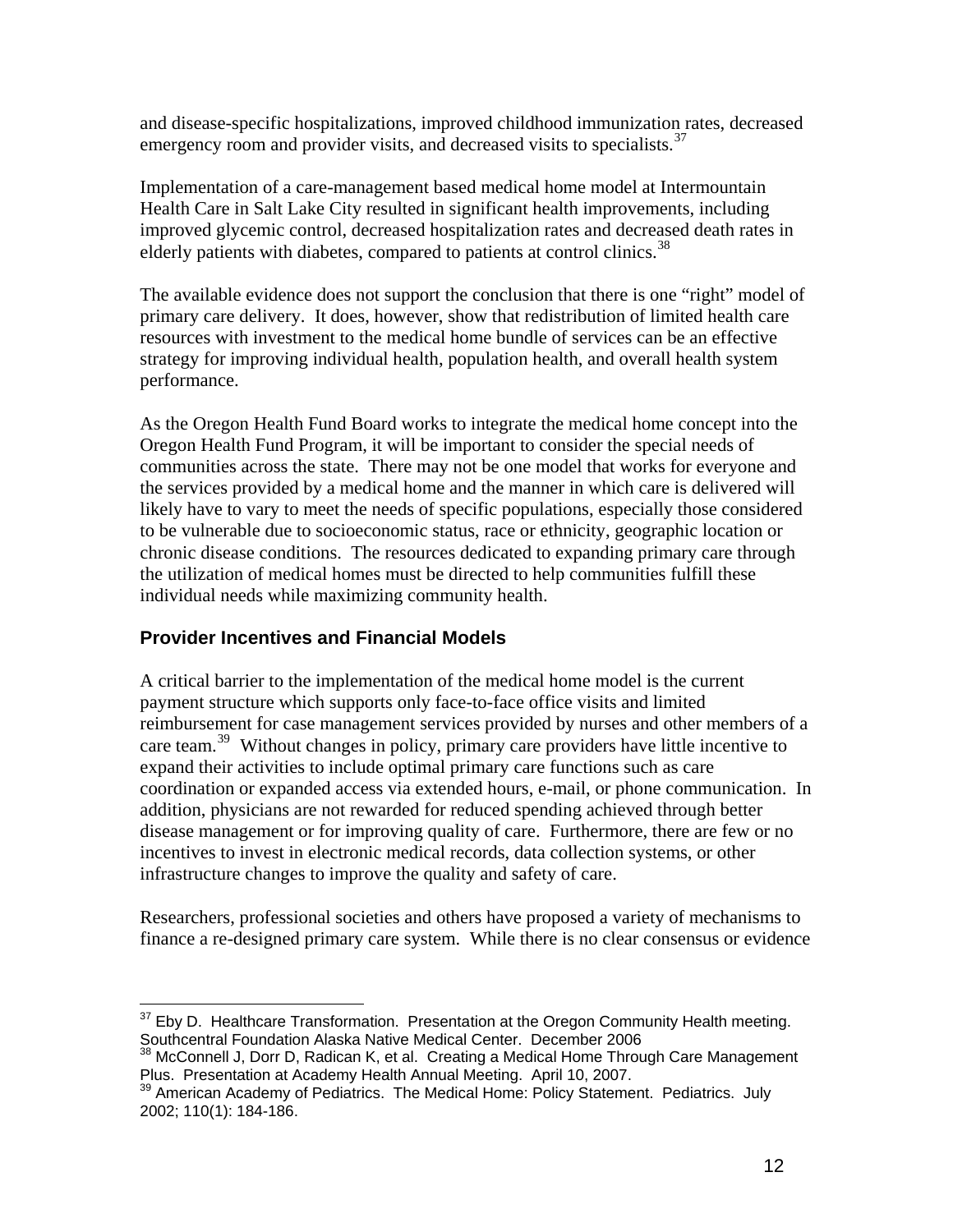to support a single, best financing mechanism, there is general agreement on a number of key attributes, including the following:

- Payment reform is critical component of any effort to re-design primary care and promote the medical home model.
- Funding mechanisms must be transparent to providers, plans, and consumers.
- Funding mechanisms must provide reimbursement for services and activities not currently covered under traditional fee-for-service (FFS) payments. These include coordination of care, improved access, and care management.
- Funding mechanism must reward providers for improving health outcomes, improving quality of care, and decreasing cost through better preventative and disease management services.
- Payers must recognize that there are transitional and start-up costs associated with moving to a medical home model, including investments in health information technologies.
- Regardless of the payment mechanism, resources will need to be redirected to optimize the level of primary care service.

Medical homes have been implemented under a diverse range of financing structures from capitated managed care plans to staff model HMOs to traditional multi-payer FFS systems with bonuses and carved out payments for specific services. Below is a summary of a number of payment models that could be employed by health plans to support medical homes. A table comparing these models is shown in Appendix B.

*Pay for performance* – Pay-for-performance programs provide enhanced FFS rates and/or bonus payments to providers based on the achievement of specific clinical outcomes or benchmarks. *Example incentive*: Annual bonus payment to providers for meeting a clinical outcome goal, such as a target immunization rate or percent of diabetics in good glycemic control.

*Pay for process* – Pay-for–process programs are similar to pay-for-performance ones, but they include bonuses for meeting process benchmarks and indicators, rather than specific clinical outcomes. *Example incentive*: Annual bonus payment to providers for meeting a process goal, such as implementation of an electronic medical record (EMR) or maintaining a diabetic registry.

*Comprehensive prospective payments* – Prospective payments could be given on a perclient basis, risk-adjusted for patient mix, to cover the full range of medical home services. Payments could include disbursement guidelines to require a certain practice structure, staffing level or other practice characteristic (e.g. EMR for every patient) to receive the full payment. Unlike traditional capitated payments, prospective payment would not require providers to assume financial risk for non-primary care costs such as specialty and hospital care. *Example incentive*: Annual payment of \$500 per enrolled patient for providing a predetermined package of primary care services, with guidelines as to the appropriate level of service.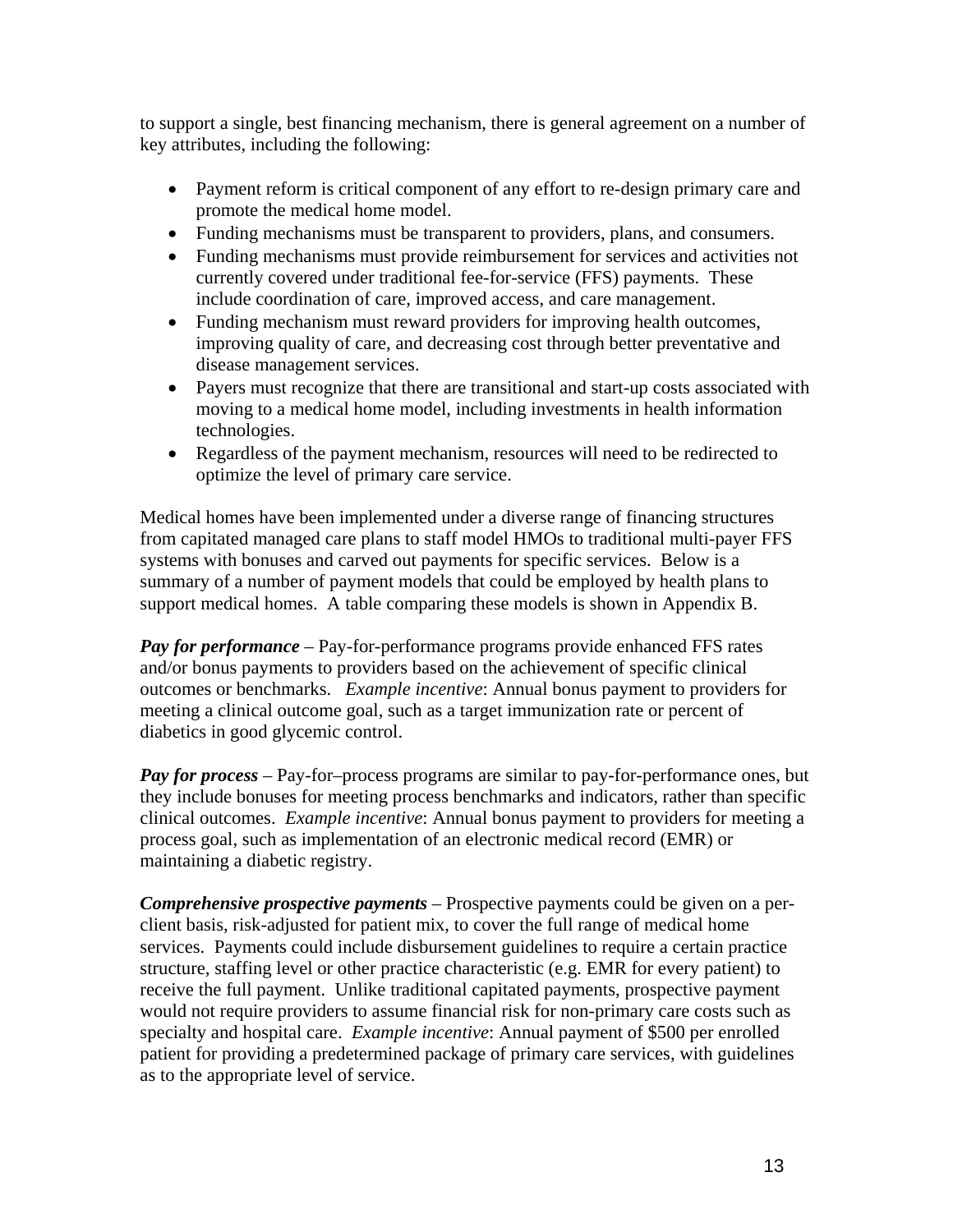<span id="page-19-0"></span>*FFS reimbursement for non-reimbursed activities* – Billing codes could be created for activities other than face-to-face office visits, such as case management, telephone and email encounters, and group visits, to allow physicians and other providers to bill for these services. *Example incentive*: Case management reimbursement codes with assigned relative value units (used to track physician productivity and performance) could generate revenue for primary care practices, allowing them to bill for services consistent with the medical home model.

*One-time start-up grants/demonstrations and technical assistance* – One-time payments and educational services could be provided by payers to assist providers, especially those in small or solo practices, with systems change. *Example incentives*: \$5,000 one-time grant payment to a small practice to support the implementation of an EMR, educational course for providers on staffing models for a medical home practice, or training course for primary care case managers.

*Carved out case management and disease management services* – Health plan could sponsor case managers/disease managers assigned to specific providers and/or regions. Unlike traditional disease management, case managers hired by a health plan would work closely with primary care providers through a shared medical record and frequent communication. Physicians could refer complex patients to the case manager for additional support and patient education. Shared information systems would allow the physicians to manage overall care and work collaboratively with case managers. *Example incentive*: Physician refers a complex patient to a case manager, who develops an ongoing management plan and educational interventions and shares plans with the physician. Utilization of case management could improve practice efficiency through the off-loading of work, which would motivate physicians to utilize case management.

*Mixed models* – A number of organizations have proposed mixed financing models that retain FFS payments for in-person visits but add various prospective and bonus payments to support medical home services.<sup>[40](#page-19-0),[41](#page-19-0),[42](#page-19-0)</sup> The most common additions in mixed financing models include:

- Prospective payments to cover a bundle of specific services consistent with the medical home model. *Example incentive*: \$100-200 annual payment per patient for practices accredited as medical homes.
- Prospective payments to cover specific overhead costs or practice improvements. *Example incentive*: \$10 annual payment per patient for practices with an EHR.
- Incentive/bonus payments for quality improvement. *Example incentive*: \$80 annual bonus per patient for meeting quality benchmarks for diabetic care, \$5 annual bonus per patient for establishing patient education programs.

 $\overline{a}$ 

 $40$  Kirschner N, Doherty R. A system in need of change; restructiring payment policies to support patient-centered care. American College of Physicians. October 2006.<br><sup>41</sup> Spann SJ. Task Force Report 6. Report on financing the new model of family medicine.

Annals of family medicine. 2004;2 supp 3:S1-S21.

<sup>&</sup>lt;sup>42</sup> Bridges to Excellence Project. [www.bridgestoexcellence.org](http://www.bridgestoexcellence.org/)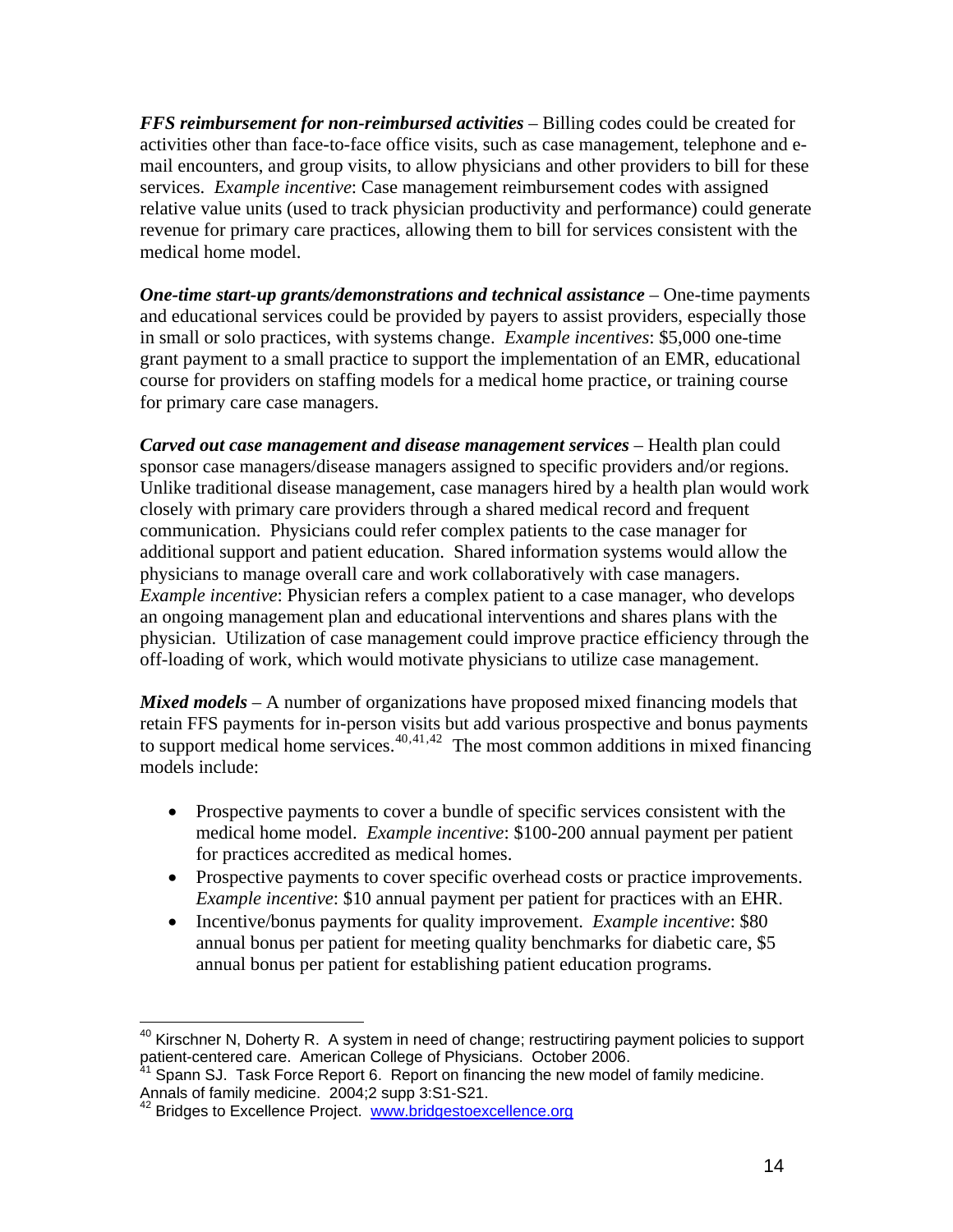<span id="page-20-0"></span>• Direct FFS reimbursement for currently non-reimbursed activities such as e-visits, telephone visits, etc.

The Patient-Centered Primary Care Collaborative developed a mixed payment model, which the group believes could realign incentives to support the primary care medical home. The model maintains traditional FFS for face-to-face office visits combined with a monthly risk-adjusted prospective "care coordination payment" to cover the cost of services outside of the face-to-face visit and necessary investment in health information technology. The collaborative model also includes a performance payment that rewards medical homes that are able to delivery high quality and cost-effective care.<sup>[43](#page-20-0)</sup>

At this time, there is no strong evidence to support a single, best financing model, although mixed models appear to be the most common in practice. This is likely because it is easier to build on top of current FFS reimbursement than to develop entirely new systems. Financing models employed successfully in Oregon and elsewhere are discussed below in *Medical Home Initiatives.*

# **Barriers to Delivery System Change in Primary Care**

There are a number of key systems and cultural and policy barriers that must be addressed in any effort to move towards a medical home model of primary care. It will be necessary for the Oregon Health Fund Board to address these challenges if primary care revitalization is going to be incorporated into statewide delivery reform, but it is not necessary to completely reinvent the wheel. There are a number of organizations and programs in the state and across the nation that have started to address these issues and develop innovative solutions from which important lessons can be drawn. Demonstration projects and other efforts to transform primary care practices into medical homes have been initiated by many different stakeholders in the health care industry – public and private purchasers, private insurance carriers and public insurance programs, individual health systems and clinics, professional organizations, and non-profit organizations have all been involved.

Some of the barriers to delivery system change are explored below, along with a description of some efforts to overcome these obstacles. More comprehensive efforts to implement the patient-centered medical home model in real world settings are discussed below in *Medical Home Initiatives.*

*Inadequate funding –* One major barrier to establishing medical homes is inadequate funding for primary care, especially in the areas of preventative care, disease management and care coordination services. In demonstration projects where implementation of a medical home model has produced positive results, additional resources have been directed towards the primary care system. These resources are typically used to improve infrastructure, hire support staff, and allow providers to deliver

 $\overline{a}$ <sup>43</sup> Patient Centered Primary Care Collaborative. A New Physician payment System to Support Higher Quality, Lower Cost Care Through a Patient-Centered Medical Home. May 2007. Available: http://www.pcpcc.net/node/9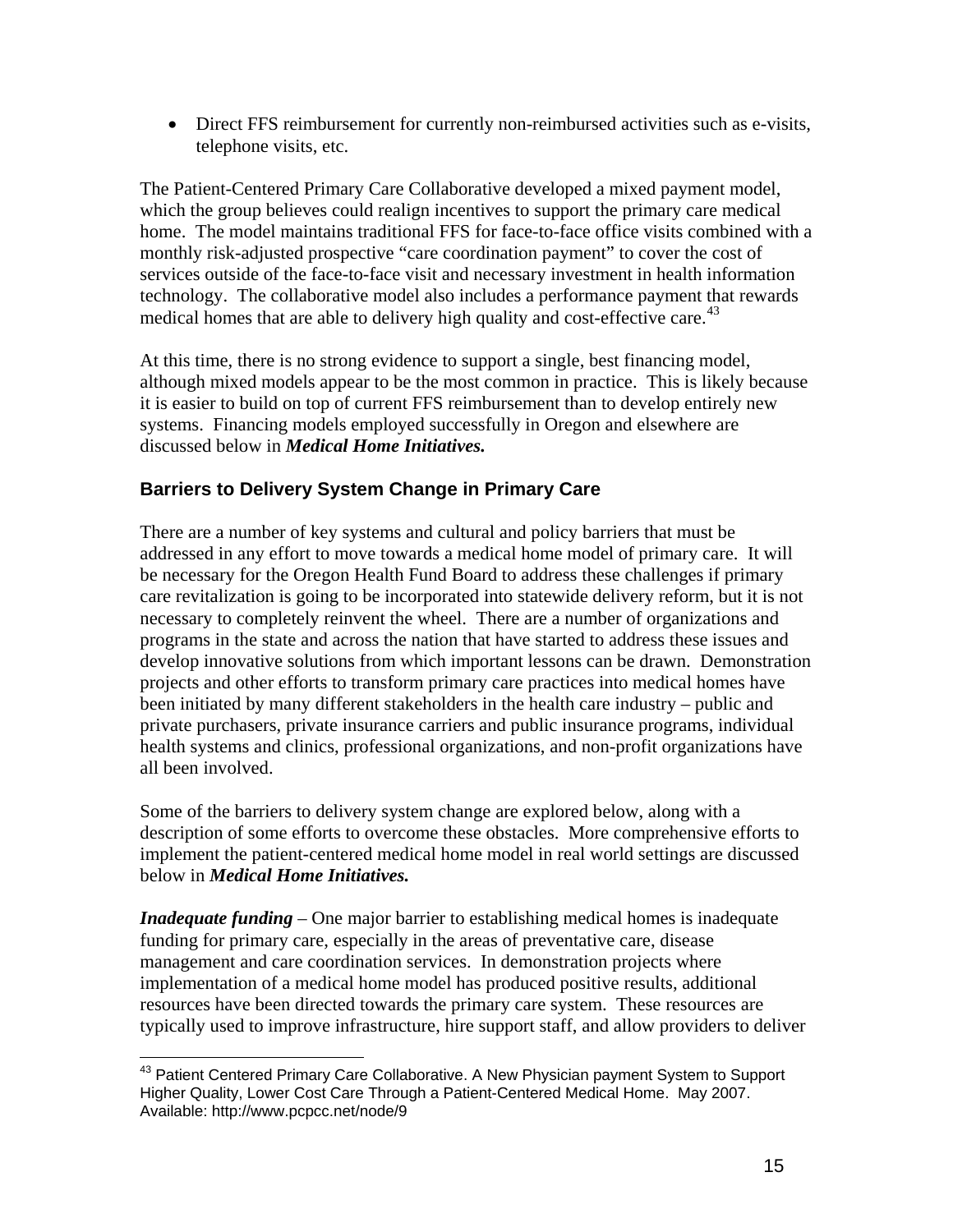<span id="page-21-0"></span>care outside of face-to-face visits. While multiple different funding mechanisms have been successfully employed, it is clear that quality and efficiency improvements in primary care will require a redistribution of financial resources.

*Absence of common vision among primary care providers* – While many leaders in primary care have embraced the concepts of the medical home model, it is not clear that a majority of practicing clinicians share this vision. In a 2006 physician survey, one-third of primary care providers felt that team-based care was cumbersome, and 21% felt it would increase medical errors.<sup>[44](#page-21-0)</sup> Only 23% of primary care providers reported currently using an electronic medical record, and only 23% plan to implement an EMR in the near future. Less than half of respondents send their patients reminder notices for regular follow-up or preventive care. Fortunately, new efforts to build support for primary care reform among health care providers in Oregon could add needed grass-roots support for system reforms. Projects such as the Archimedes Movement, the Better Health Initiative, and the Oregon Health Reform Collaborative are working to build a unified vision of delivery system reform within the health care community.<sup>[45](#page-21-0),[46](#page-21-0)</sup>

The medical home concept is also a significant part of the national dialogue on health reform and quality improvement. As discussed above, the Patient-Centered Primary Care Collaborative unites the major primary care physician associations, which together represent 330,000 primary care physicians, and major national employers, health benefits companies, trade association, academic centers and quality improvement associations around the medical home concept. The Collaborative supports a single set of core features of the medical home and works to promote and advance the patient-centered medical home on a national scale. The coalition held a national "Call-to-Action" summit focused on the medical home in Washington, DC in November 2007.<sup>[47](#page-21-0)</sup>

*Dilution of financial incentives* – A large number of payers are involved in the financing of health care. In order for quality improvement incentives to be effective, they must be large enough to encourage primary care providers to change the way they practice. In a multi-payer market, if only a few payers provide modest financial incentives, incentives will be ineffective in creating change. The same will be true if many payers encourage different behaviors or outcomes. Organizations such as PEBB and the Oregon Health Care Purchasers Coalition are working to address this problem by trying to align payers around common quality improvement incentives in both the public and private sectors. Other states such as Minnesota have taken a similar approach, trying to align the incentives used by all public purchasers of health care.

*Premature expectations of progress* – Many proponents of primary care and the medical home model advise caution in expecting rapid progress. Experience shows that

 $\overline{a}$  $44$  Audet A, Davis, K and Schoenbaum SC, Adoption of Patient-Centered Care Practices by Physicians. Archives of Internal Medicine. 2006. 166(7):754-759.<br><sup>45</sup> Oregon Health Reform Collab[orative. http://www.oregonhealth](http://www.archimedesmovement.org/)reform.org/<br><sup>46</sup> Archimedes Movement. http://<u>[www.archimedesmovement.org](http://www.archimedesmovement.org/)</u><br><sup>47</sup> Patient-Center

<http://www.patientcenteredprimarycare.org/index.htm>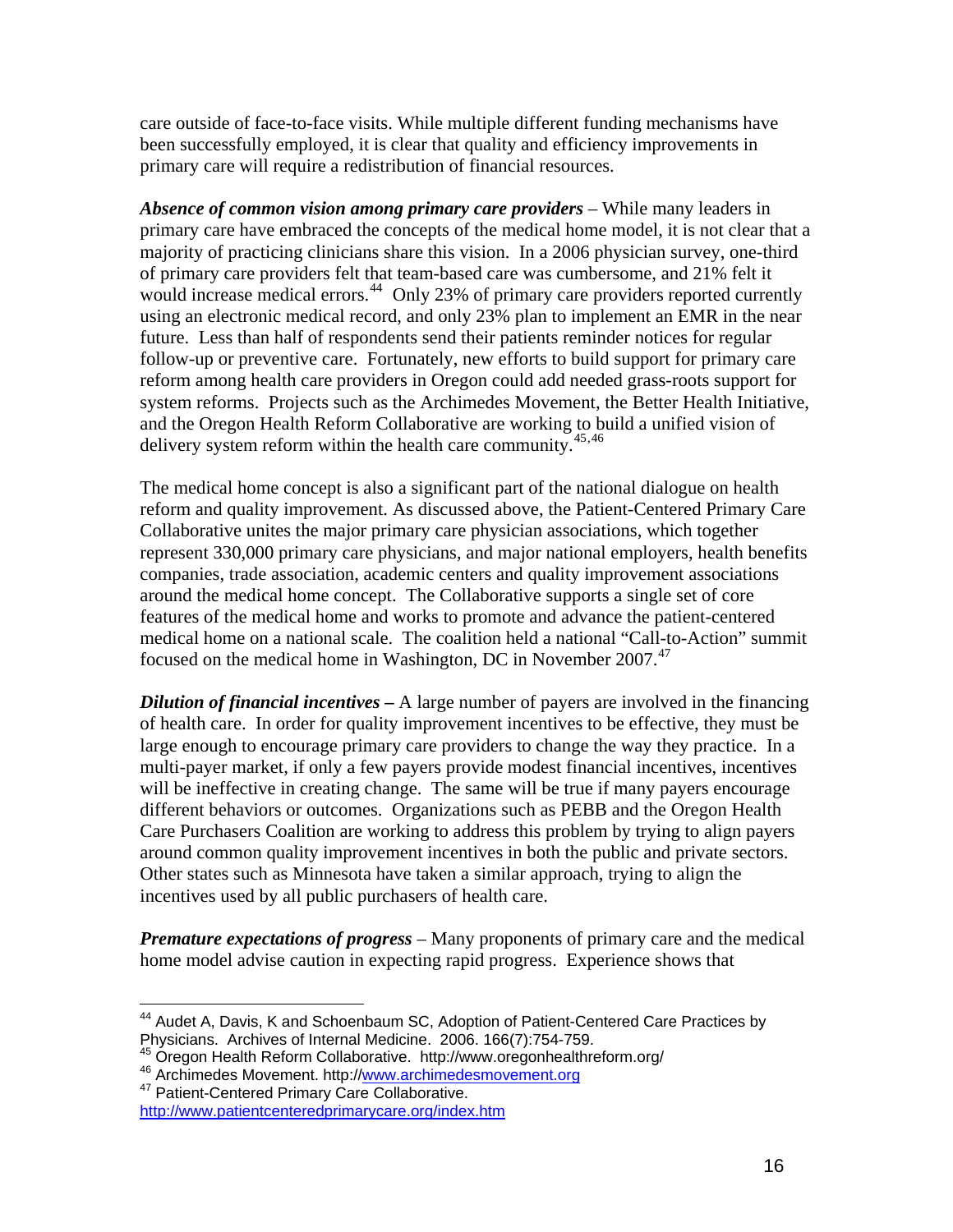investments in primary care systems can produce tangible results; however, they should be viewed as long-term investments, not short-term solutions to prevent budget problems in the next legislative cycle. While some demonstration projects have received results in a short time frame, this experience is not likely to be generalizable when a medical home model is implemented more widely. Efforts that focus on improving quality of care for one condition may see quicker results. However, the medical home concept requires system change that addresses all of a patient's needs, and this type of change does not occur quickly. Once a program is implemented, it can take years for system changes to become widespread and additional years to see cost and quality improvements. This is especially true in the management of chronic disease, where improvements in care are likely to prevent costly complications years or decades in the future. Likewise, the return on investment from preventative care may not be realized until significant time has lapsed.

*Habituation to misaligned or absent incentives* – The current health care system is not structured to advance the goals of improved quality, decreased cost, and enhanced efficiency. Providers are rewarded for increasing volume, while health plans control their costs by limiting and reducing benefits. Other than the beneficent desire of providers and plans to provide good care to patients and clients, there are few formal incentives to improve the quality of care, to coordinate care, or to make care more accessible. Everyone involved with health care has become accustomed to doing business under the current system with its absent and misaligned incentives. While "aligning incentives" seems an obvious solution, significant leadership and education will be needed to help habituated providers and administrators understand and embrace the vision of a health system centered on medical homes.

*Lack of readiness for change* – Nearly all of the research and demonstration projects surrounding medical home have been conducted in controlled environments where motivated and willing individuals became educated about health system re-design and created change, often after applying for grant funding to do so. Implementing widespread change of the primary care system will require change by those who have not been educated about system re-design and may not be motivated to change. Changing the way care is delivered and financed requires different skills than those needed to continue operating in the current system. Even with sufficient financial resources, those accustomed to the current system may need education, technical assistance and support to foster change. One model for providing such support at the health plan level is the PEBB "Council of Innovators" (see *Medical Home Initiative*). At the practice level, CareOregon is developing expertise in supporting primary care re-design and professional societies such as the American Academy of Family Physicians have resources to help guide primary care practices through the re-design process.

*An open system –* The American health care system is often called an "open system." There are few restrictions on how patients access the health care system. For a medical home model to be most effective, the medical home should be the point of first contact for all non-emergent medical services. In communities where there is only one medical provider or a single hospital or health system, the open system problem is less severe. However, in urban areas with many specialists and hospitals, care can easily become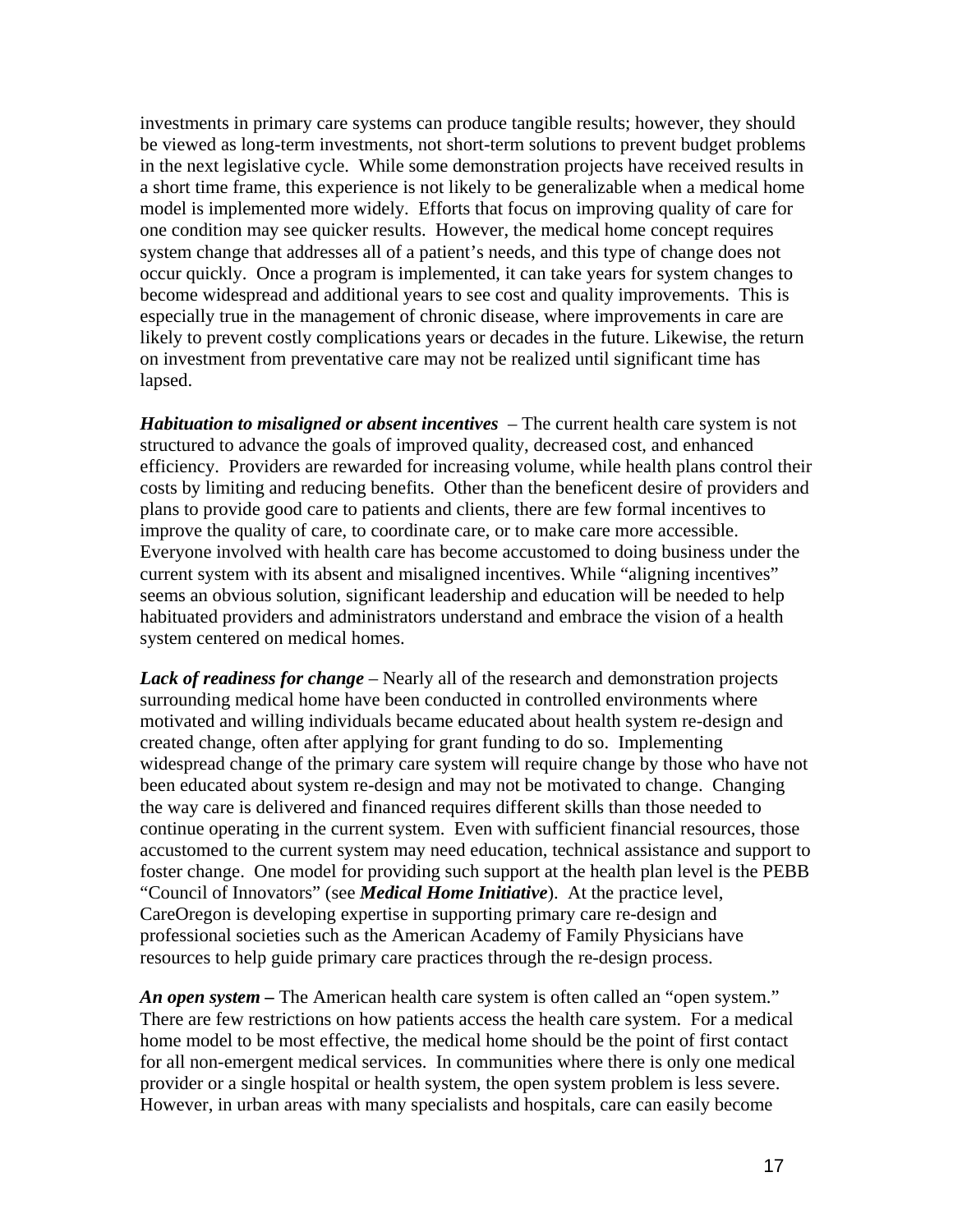<span id="page-23-0"></span>fragmented and disorganized. Patient education and frequent contact with clinic staff can help combat the open system problem, as can health plan efforts to link patients with a primary care provider and encourage a single access point through the medical home.

### **Medical Home Initiatives and Demonstration Projects in Oregon and Elsewhere**

(This section does not provide an exhaustive list of innovations and initiatives, but seeks to describe examples of efforts initiated by a variety of stakeholder groups)

### National Organizations

*National Committee for Quality Assurance –* Before practitioners can be rewarded for providing medical home services to their patients, it is necessary to develop standards and metrics by which the characteristics of a medical home can be measured. The National Committee for Quality Assurance (NCQA) developed the Physician Practice Connection (PCC) tool to recognize practices that "use information to improve the quality of care delivered to patients". The tool evaluates a practice's ability to use systems to track patients' treatments and conditions; manage patient care over time; support patient selfmanagement; utilize electronic prescribing; track and follow up on lab results, imaging tests, and referrals; measure performance and efforts to improve performance; and move towards interoperable information systems. Recently, the NCQA updated the PCC so that it can be used to measure the degree to which a practice exemplifies "patientcentered primary homeness." New measures capture patient communication by telephone and email, in addition to in-person visits, expanded access, care management, availability of culturally and linguistically appropriate services, and the overall patient experience. The tool can now be used to qualify and recognize primary care medical homes and measure the degree to which the characteristics of a medical home are associated with higher quality care.<sup>[48](#page-23-0)</sup>

*TransforMED* – In 2006, TransforMED, an affiliate of the AAFP, launched a 24-month national demonstration project. Thirty-six sites were selected across rural, suburban, and urban settings to redesign their practices based on the TransforMED Medical Home Model (Figure 3). Central Oregon Family Medicine, PC, a medium size practice (4-6 physicians) in Redmond, OR was one of the practices selected. Eighteen of the practices are undergoing self-directed reform, whereas the other 18 are participating in a facilitated process that includes frequent site visits, message boards, blogs, conference calls, electronic seminars, and collaborative meetings. Real-time evaluation of all sites is being lead by The Center for Research in Family Medicine and Primary Care and is looking at patient satisfaction, physician and staff satisfaction and quality of life, clinical process and outcome measures, and financial impact on practice revenues and physician income. Lessons and best practices will be published in peer-reviewed journals so that other practices can learn from the demonstration project.<sup>[49](#page-23-0)</sup>

 $\overline{a}$ 

<sup>&</sup>lt;sup>48</sup> Pawlson G. Executive Vice President, National Committee for Quality Assurance. Assessing the Patient-Centered Medical Home. Presentation at Patient-Centered Primary Care Collaborative Call-to-Action Summit. Washington, DC. November 7, 2007.

<sup>&</sup>lt;sup>49</sup> TransforMED. http://www.transformed.com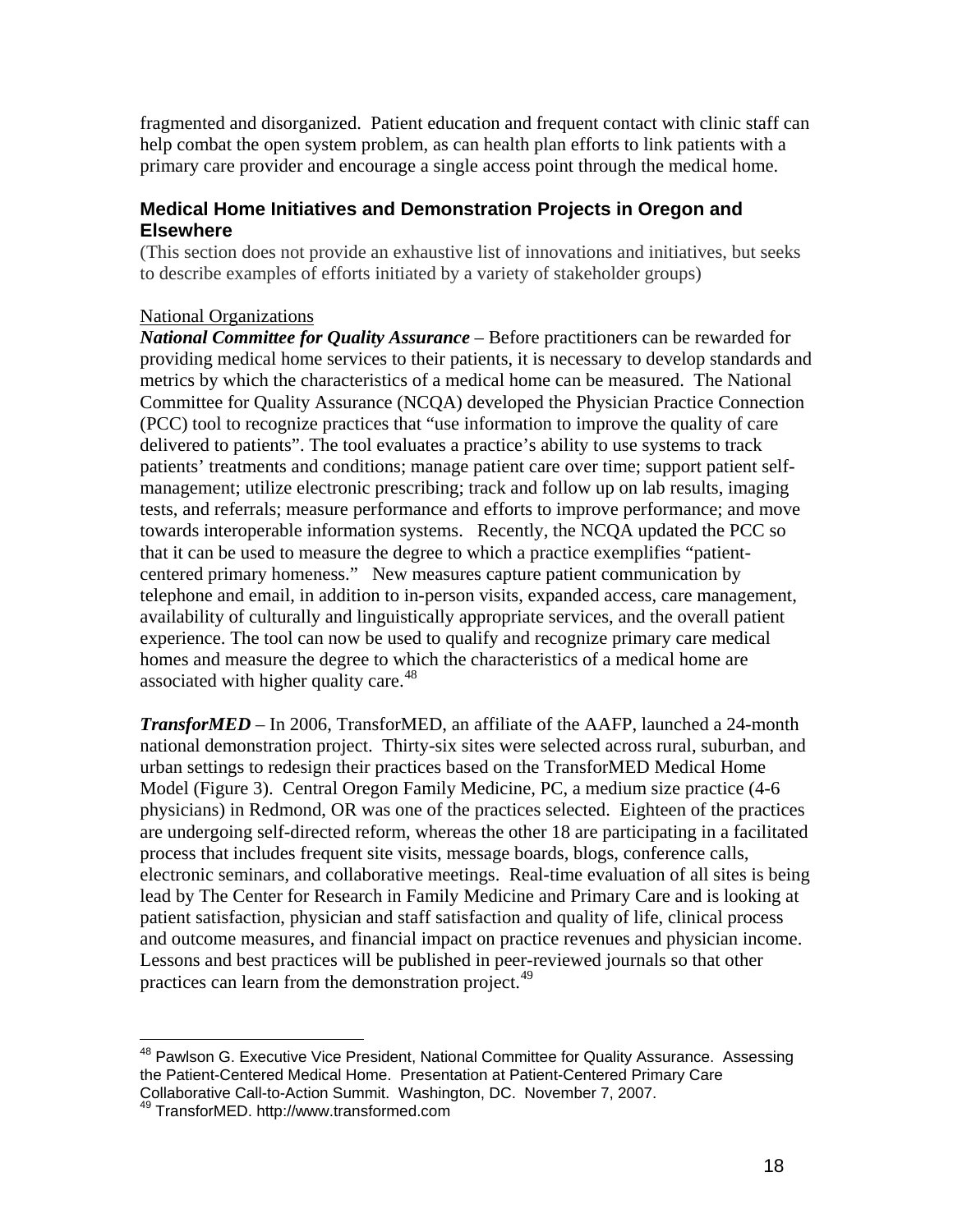<span id="page-24-0"></span>

#### State Level

*Q-Care in Minnesota* - In 2006, Minnesota's governor signed an executive order to increase the impact of value-based purchasing efforts in the state. The executive order requires all state purchasers of health care to include a common set of "Q-Care" quality standards in their contracts with health plans and providers. Purchasers must also implement financial incentives (pay-for-performance) to achieve specific quality improvement targets. The initial Q-Care effort focuses on quality improvement in four areas: diabetes care, cardiovascular care, hospital care, and preventive care. At the primary care level, incentives will encourage the attainment of specific clinical targets, such as glycemic and cholesterol control for patients with diabetes, blood pressure control for cardiovascular patients, and rates of immunizations and disease screening in eligible populations. To encourage the use of Q-Care standards more widely, the state is partnering with private purchasers and local governments. The effort is being coordinated through the Governor's "Health Cabinet" and the State Center for Health Care Purchasing Improvement, which was established in  $2006$ <sup>[50](#page-24-0)</sup> While these efforts in Minnesota are not specifically looking to establish a medical home model of care, payments based on quality improvement could provide additional revenue needed to support changes in the primary care system.

 $\overline{a}$  $50$  QCare. http://www.health.state.mn.us/healthinfo/qcare.html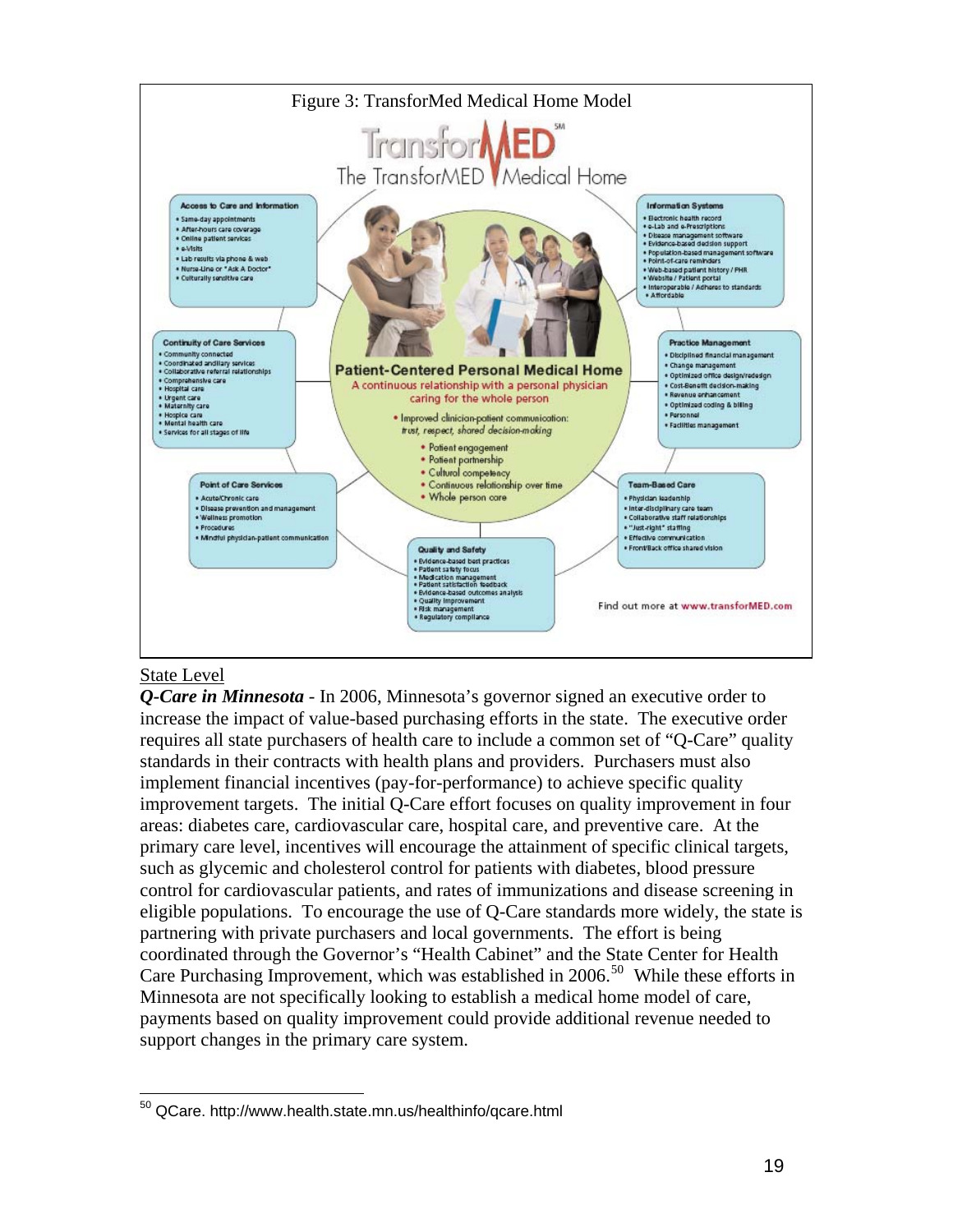<span id="page-25-0"></span>*Community Care of North Carolina –* The North Carolina Department of Health and Human Services has built community health networks to deliver primary care to the state's Medicaid population. There are currently fourteen networks in the state, which include physicians, hospitals, pharmacists, local health departments, social service agencies, and other safety net and community-based providers. The state pays networks a per-member/per-month (PMPM) fee to manage care for a group of enrollees and hire case managers and medical management staff to support primary care physicians in the networks. The networks create the infrastructure to allow small practices to share case managers, while larger provider groups may be assigned their own support staff.<sup>[51](#page-25-0)</sup> Primary care physicians in the networks are paid an additional PMPM payment to provide medical home services, including quality improvement and disease management efforts.<sup>[52](#page-25-0)</sup> Each network has established medical and administrative committees that are tasked with developing tools to help providers in the network implement disease management services, manage high-risk patients and high-cost services, and build accountability among providers. Leading physicians from each network work together to establish clinical guidelines and best practices in different care areas and have established initiatives in the areas of asthma disease management, congestive heart failure disease management, diabetes disease management, emergency room, pharmacy management, and case management of high-risk and high-cost patients. These initiatives have resulted in significant cost savings for the state Medicaid program and improved health outcomes.<sup>48</sup>

#### Purchaser Level

*Public Employees' Benefit Board (PEBB)* – PEBB designs, purchases, and administers health care and other benefits for state employees and their dependents. PEBB is the largest employer-based purchaser in the state of Oregon, covering 120,000 lives. In 2004, PEBB decided to use its purchasing power to encourage delivery system reforms that improve the quality and affordability of health care. They developed a 2007 Vision for a "new state of health", which included the following principles: provision of evidence-based medicine; a focus on improving quality and outcomes; promotion of consumer education, healthy behaviors, and informed choice; alignment of market incentives; transparency at all levels of the system; and affordability. PEBB used these guiding principles to develop a value-based purchasing initiative and issued a request for proposals (RFP) for vendors interested in providing health benefits under this new plan.

Applicants were scored on technical criteria across seven dimensions that PEBB decided were closely aligned with the plan's ability to provide high-quality and high-value care to its enrollees. Heavy weight was given to vendors' ability to meet quality criteria in the domains of medical home (25% of score) and evidence-based care (20% of total score). Examples of technical criteria in the primary care area included systems measures

 $\overline{a}$ <sup>51</sup> North Carolina Community Care. North Carolina Community Care Fact Sheet. October 2007. Available: http://www.communitycarenc.com/WordDocs/CCNC%20AT%20A%20GLANCE.doc

 $52$  Dobson LA. Former Assistant Secretary, North Carolina Department of Health and Human Services. Improving Medicaid Quality and Controlling Costs by Building Community Networks of Care. Presentation at Patient-Centered Primary Care Collaborative Call-to-Action Summit. Washington, DC. November 7, 2007.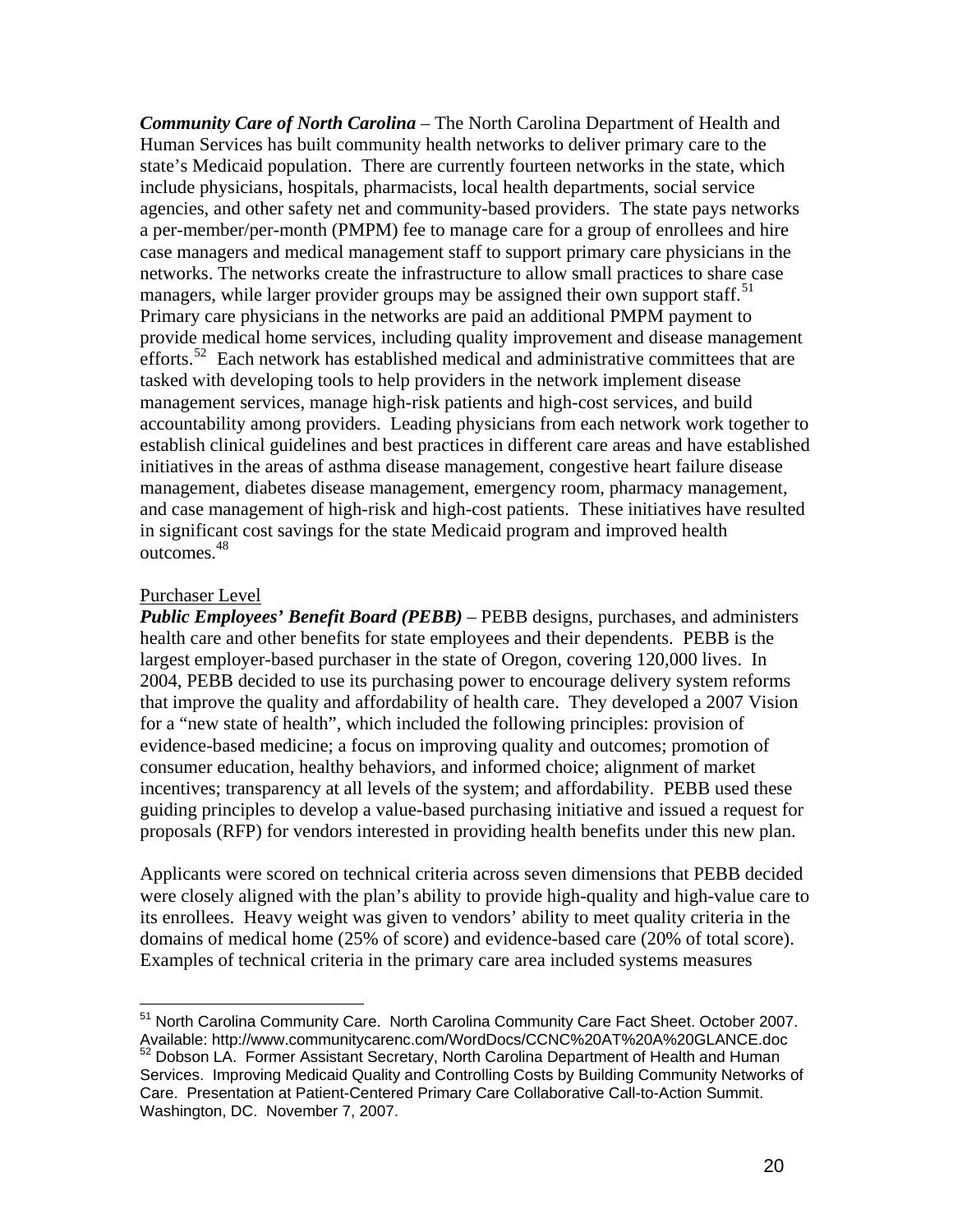<span id="page-26-0"></span>(percent of primary care providers with an EMR), process measures (patient satisfaction surveys and care management programs) and financial/outcome measures (implementation of pay-for-performance and other incentive structures). The other dimensions used to score vendor applications included evidence-based care, member selfmanagement, service integration, infrastructure, transparency, and managing for quality.<sup>[53](#page-26-0)</sup>

PEBB received nineteen responses to their RFP and ultimately selected four vendors to provide health benefits: Kaiser Permanente, Regence BCBS, Providence Health, and Samaritan Health. Contract renewal will be contingent on the plans' ability to demonstrate improved performance and at least incremental change in reaching the high rating criteria established in the RFP. In order to achieve a high rating on the medical home dimension, plans will have to be able to document that all enrollees are offered a medical home, require providers to report on preventative and screening services, measure outcomes for enrollees with certain target conditions, and demonstrate that a large percent of their primary care physicians have access to EMRs. In addition, the vendors agreed to participate alongside PEBB representatives on a "Council of Innovators" to focus on continued quality improvement and review and make recommendations regarding implementation of the  $2007$  Vision.<sup>[54](#page-26-0)</sup> The Council provides a unique opportunity for public and private representatives to work together to explore options for encouraging primary care revitalization centered around the medical home model, as well as larger delivery and quality improvement reforms.

*Oregon Health Care Purchasers Coalition (OHCPC)* – The OHCPC is a non-profit organization of public and private purchasers of health care (including PEBB), working to improve purchasers' ability to buy high-value health care for their employees. The OHCPC seeks to use the joint purchasing power of the public and private membership to change the way health is delivered and improve health outcomes across the state. In 2007, the OHCPC started to use eValue8, an evidence-based survey tool which collects and compiles information from health plans on hundreds of process and outcome measures. Eight Oregon plans agreed to submit data to eValue8, and data was collected and evaluated in the areas of plan profile, consumer engagement, provider measurement, prevention and health promotion, pharmaceutical management, chronic disease management, and behavioral health. While the tool does not specifically measure a plan's ability to offer its enrollees a medical home, many of the desired characteristics of a medical home are captured in the other dimensions. In this first year, results were used for quality improvement efforts – plans were able to compare their own performance with other plans in the state and nation and the OHCPC members were given the opportunity to meet and discuss results with each participating plan. In the future, OHCPC will seek opportunities to increase the number of plans that participate in the survey and release

 $\overline{a}$ 

<sup>&</sup>lt;sup>53</sup> PEBB Vision for 2007. http://pebb.das.state.or.us/DAS/PEBB/vision.shtml

<sup>54</sup> Aron Consulting. PEBB Guiding Principles and RFP Preferences. November 16, 2004. Available:http://egov.oregon.gov/DAS/PEBB/docs/Word/2PEBBVisionRFPGuidingPrinciplesRevis ed111204.doc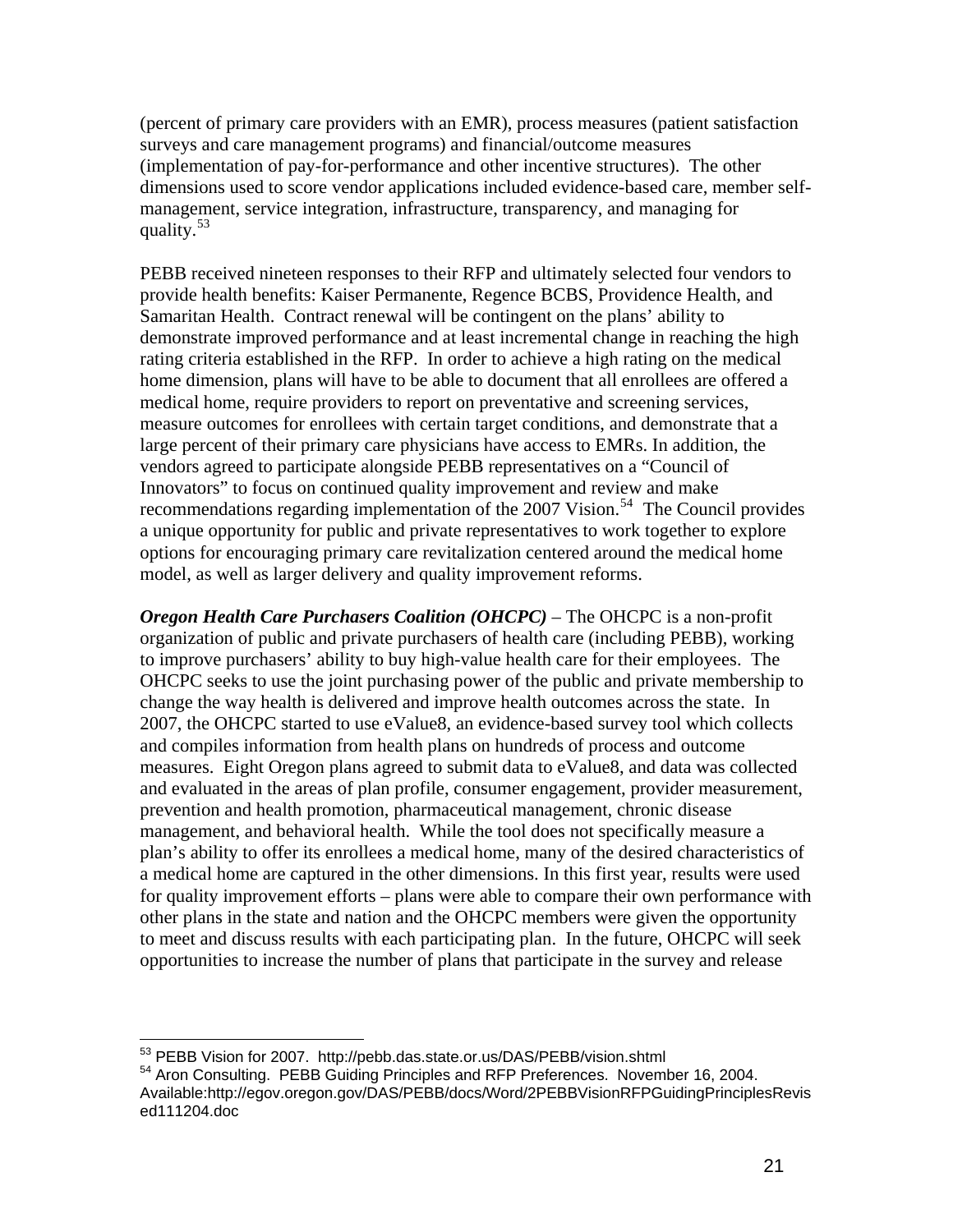<span id="page-27-0"></span>results to a wider audience.<sup>[55](#page-27-0)</sup> By providing a standard set of measures by which quality and performance can be evaluated and plan performance can be differentiated, eValue8 can help purchasers make value-based purchasing decisions. The eValue8 process also helps plans to realize the importance of consumer engagement and health promotion strategies identify areas for improvement.

#### Plan/Health System Level

*Southcentral Foundation "Alaska Model" –* The Alaska Native Medical Center (ANMC), owned and managed by the Southcentral Foundation, is a group medical practice and tertiary referral hospital in Anchorage, Alaska. The center serves Alaska natives in a large area of southwest Alaska. The medical center is supported by funds from the Indian Health Service, as well as payments from insured patients through Medicaid, Medicare, and private insurers. The primary care system of the ANMC has served as a model and illustration of ways in which the medical home can be used to improve health care. The model is built on the values of the community it serves, which include a holistic approach to health and the importance of strong relationships between providers and patients. Small primary care teams are formed around the patient, which include the patient's family and primary care provider, as well as support from a medical assistant, nurse, and behavioral health specialist. Consultations with specialists frequently occur as brief phone conversations. Providers and others on the patient care team also provide a number of visits and checkups over the phone in addition to inperson visits. The increased efficiency and quality improvements achieved at ANMC are discussed above.

*Regence Blue Cross Blue Shield –* Regence is a not-for-profit insurer providing coverage for Oregonians across the state. As a traditional insurance company operating primarily as a preferred provider organization, Regence has two major lines of business: traditional insured clients and administrative only clients who are self-insured by large employers. Regence has four pilots underway that are helping providers build provider capacity to provide medical home services to their enrollees. The first is the Clinical Performance Improvement Pilot Program, which was designed to create partnerships with physician groups to improve quality of care. Regence provided grants to seven practices in 2006 and five practices in 2007 and criteria for selection included the intention to implement the patient-centered chronic care model. Most of the projects have focused on improving quality of care for patients with diabetes. In addition, Regence has worked with physicians at Oregon Health and Science University (OHSU) to evaluate a reimbursement system tied to quality improvement of patients with diabetes. In the model, reimbursement is provided for group visits, remote care and team case management. Regence has also worked with a number of primary care practices to use patient-satisfaction surveys to direct patient improvement plans and to build provider capacity using health information technology. Regence is currently planning a more comprehensive pilot to develop Primary Care Home Collaboratives in Oregon and Washington.

 $\overline{a}$ 55 Thorne J. Administrator, Public Employees' Benefit Board. Value-Based Health Care Purchasing. Presentation at Oregon Health Fund Board Delivery System Committee. November 15, 2007. Wilsonville, OR.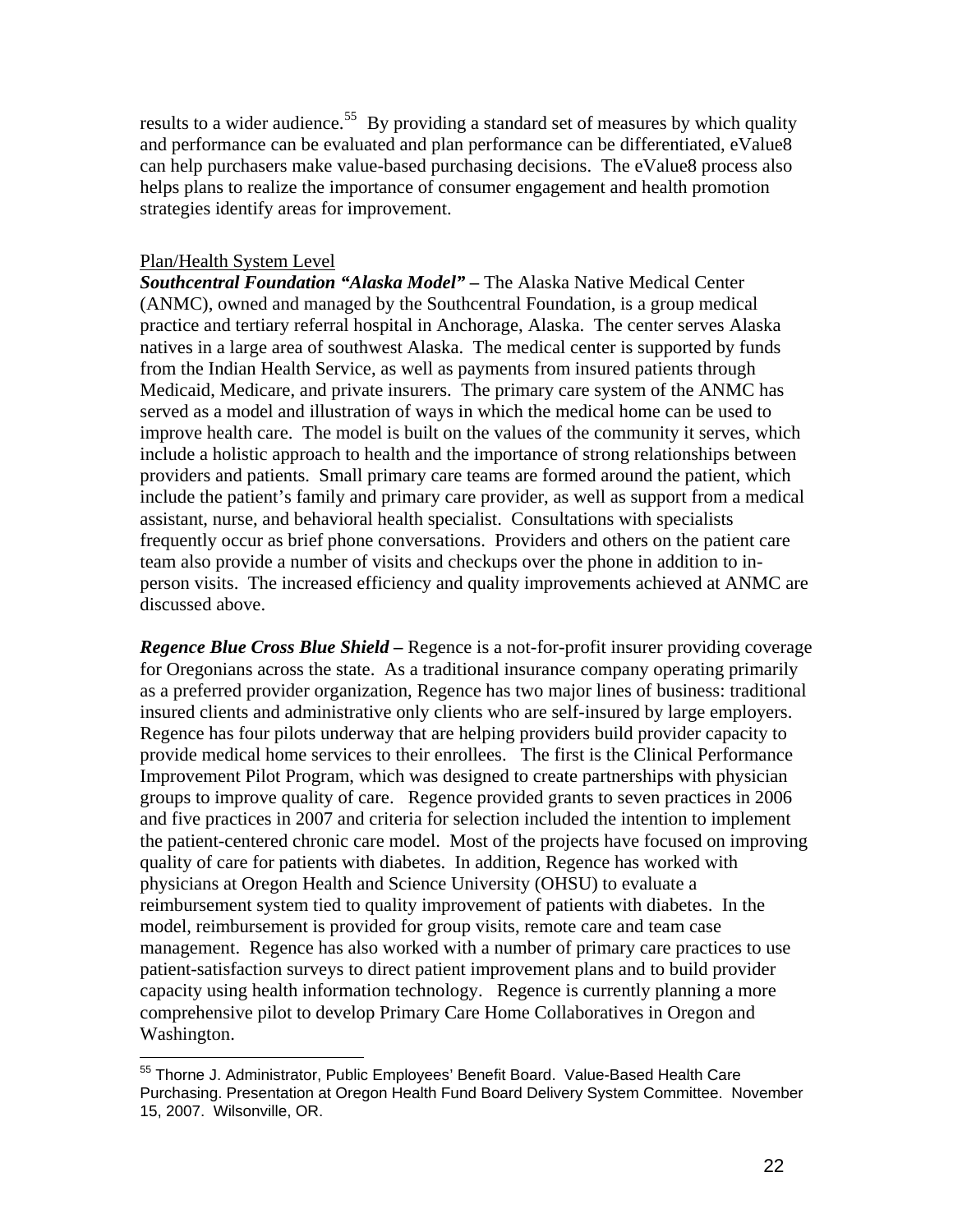<span id="page-28-0"></span>At the national level, the Blue Cross Blue Shield (BCBS) Association and more than twenty BCBS companies, including Regence in Oregon, recently announced a partnership with the Patient-Centered Primary Care Collaborative to develop a medical home demonstration project. The Patient-Centered Primary Care Collaborative will be sponsoring the companies' design of alternative models of patient-centered medical homes. The companies will also explore options for aligning provider incentives with the goals of a medical home and integrating quality improvement and care management into the primary care home model. Patients will be educated about the benefits of a medical home and be given the opportunity to receive care through a medical home site.<sup>[56](#page-28-0)</sup>

*Samaritan Health System* – Samaritan is a not-for-profit health system covering three counties in southeast Oregon. Samaritan owns five hospitals and has over 200 employed physicians. The health system has a strong sense of community mission and community involvement. It also operates four insurance products: a Medicaid managed care plan, a Medicare managed care plan, self-insurance for its employees, and a contract with PEBB for state employees. Samaritan has just completed the implementation of an EMR and is actively considering how to develop measurement systems and payment incentives to support quality improvement in primary care. One step the plan has adopted is uniform productivity-based payment for its providers, regardless of patient insurance status. There have been no formal efforts to re-design primary care practices in a medical home model, though Samaritan is considering how to implement performance improvement measures under its contract with PEBB.

*CareOregon*– CareOregon is the largest Medicaid managed care plan in Oregon. It is currently operating a medical home demonstration called the Primary Care Renewal Project at five safety-net clinics in the Portland area. The demonstration is providing grant support and technical assistance to these clinics, with the goal of re-designing primary care practice using Southcentral Foundation model (see above). The focus of the demonstration project includes restructuring primary care teams to provide increased support and patient management from nurses, medical assistants, and on-site behavioral health experts. Technical assistance focuses on quality improvement and performance measures at each practice. If the project is successful in the first year, CareOregon may investigate alternative reimbursement mechanisms to continue supporting these redesigned practices.

The five safety-net demonstration clinics participating in the CareOregon Primary Care Renewal Project are Legacy Emmanuel Internal Medicine, Oregon Health Sciences OHSU Richmond Family Health Center, Old Town Clinic, Multnomah County Mid-County Health Center, and Virginia Garcia. While each of the clinics is taking a different approach to the project, common features include empanelment of patients with small primary care teams, implementing team-based care with increased support from RNs, case managers and medical assistants, "scrubbing" charts before visits to identify care needs, "max-packing" visits to deliver all needed services (including prevention) at each

 $\overline{a}$ 

<sup>&</sup>lt;sup>56</sup> BCBSA Demonstration Project Press Release. November 7, 2007. Available: http://www.pcpcc.net/node/50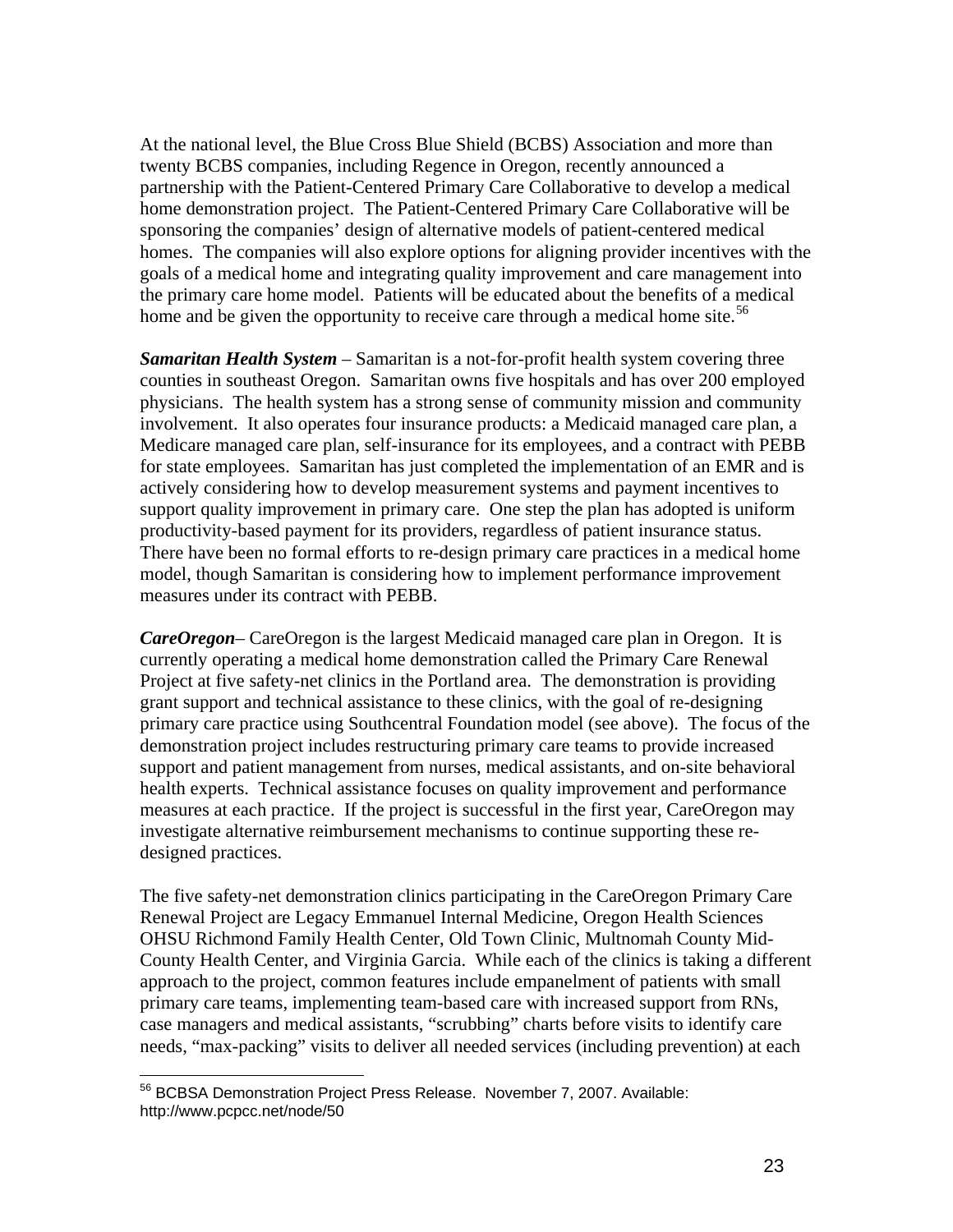<span id="page-29-0"></span>visit, and outreach to patients in need of disease management or preventive services. There is a strong focus on quality improvement and performance improvement at each site, as well as an effort to move towards population-based care management.

*Kaiser Permanente* – Kaiser Permanente is the largest non-profit health plan in the country and serves its enrollees with an integrated health delivery system designed to provide and coordinate care across all of patients' health needs. All Kaiser members select a single primary care provider to serve as their personal physician and enrollees are encouraged to access their physicians through phone and email encounters, as well as office visits. In addition, every Kaiser patient has an electronic medial record and all care provided by any Kaiser provider is documented within the system. Members can access some of the information in their medical record, including appointments, medical conditions, lab results and vaccination records, through the Kaiser website.

#### Provider/Clinic Level

 $\overline{a}$ 

*OHSU Care Management Plus Project* – The Care Management Plus Project is a medical home demonstration project operated by a research team at OHSU. The team piloted this primary care model at Intermountain Health in Utah and is now developing similar programs in the General Internal Medicine practice at OHSU and in other practices around the state; currently, over 40 clinics have adopted or are adopting the program. The Care Management Plus model enhances the primary care team by designating care managers as a primary contact in the medical home for patients with complex needs and older adults. The program (development and dissemination funded by The John A. Hartford Foundation) trains care managers to help patients set goals, achieve lifestyle changes, and follow individualized treatment programs. Information technology use is assessed and recommendations are made to enhance use of IT to better meet the longitudinal needs of patients; a freely available tool is provided on the website. Care managers go through a specific training, which has been developed by the Care Management Plus Project. While grant support is used to train care managers, manager salaries are supported by their associated clinic. Care managers work with several (5-10) providers on a referral basis to coordinate the care of complex patients and assist with patient self-management. Data from Care Management Plus at Intermountain Health in Utah is discussed above.<sup>[57](#page-29-0)</sup> The program has compared its additional functionality with the NCQA Physician Practice Connection tool, and found that the differential approach of a care manager can help meet a number of the specifications of the tool. The research team also has informaticians who map the expected functionalities of electronic health records from the Certification Commission for Health Information Technology to better support the specific longitudinal needs of patients with complex illnesses.

*GreenField Health* – GreenField Health is a redesigned medical practice in Portland. GreenField focuses on expanded access to care through e-mail and phone consultations with providers, same day appointments and improved work flow and practice design. GreenField supports its activities through traditional FFS insurance payments and an annual patient fee that provides about 50% of practice revenues. This fee supports

<sup>&</sup>lt;sup>57</sup> OHSU Care Management Plus. www.caremanagementplus.org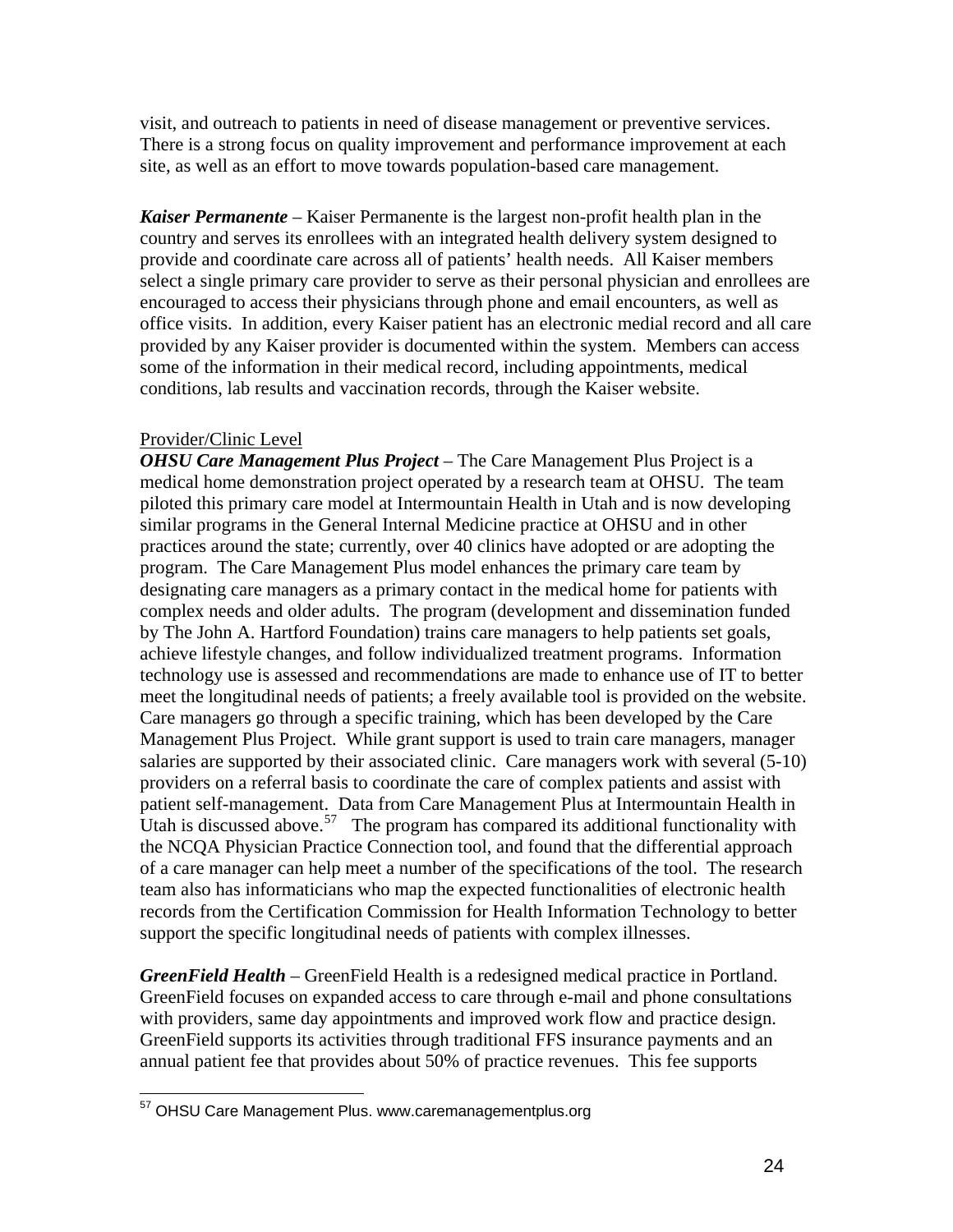<span id="page-30-0"></span>clinician time to provide services that are not covered by insurance. It also supports a panel size of about 1,000 patients per full time provider. In addition to providing primary care, GreenField runs a consulting business to help other practices and medical systems with practice management and primary care redesign.

*Oregon Primary Care Association (OPCA) –* The Oregon Primary Care Association is working to build a more robust primary care model in community health centers in Oregon that meets the various needs of vulnerable populations. As part of these efforts, OPCA provides technical support and training to these clinics for implementing elements of the primary care home model and is working with the centers to measure the value of different elements of the model. Safety net clinics and community health centers may be uniquely positioned to provide patients with medical homes able to address health care and other social needs simultaneously. Many community health centers already offer enabling (non-medical) services, such as social case management, interpreter services, and transportation, tailored to meet the needs of the community they serve.

# **Key Considerations for the Oregon Health Fund Board**

Below are eight steps for the Oregon Health Fund Board to consider that could encourage system change and build the state's capacity to provide all Oregonians with a primary care medical home.

**#1** – *Encourage and reward efforts to inform providers of the need for primary care reform and the characteristics of a patient-centered medical home.* Support could build on efforts of ongoing initiatives such as the Better Health Initiative, Archimedes Movement, the Oregon Health Reform Collaborative, and the partnership between the Community Health Advocates of Oregon and the Oregon Primary Care Association.

**#2** – *Develop a standard definition of medical home and standard measures to determine whether primary care providers meet this definition. This definition should be broad enough to allow for innovation and encompass various models that provide medical home services to their patients.* Current medical home definitions and metrics, such as the NCQA, PCC, or Medical Home Index developed for use in pediatric practices could serve as a starting point for this effort.<sup>[58](#page-30-0)</sup>

**#3** – *Coordinate lessons from current demonstrations of medical home models in Oregon and encourage more demonstrations.* Expansion and coordination of current demonstrations, as well as larger multi-payer local or regional demonstrations, could help build the knowledge and experiential base for the development of medical homes across Oregon.

 $\overline{a}$ <sup>58</sup> Cooley WC, McAllister JW, Sherrieb K, et al. The Medical Home Index: Development and Validation of a New Practice-level Measure of Implementation of the Medical Home Model. Ambulatory Pediatrics. 2003; 3:173-180.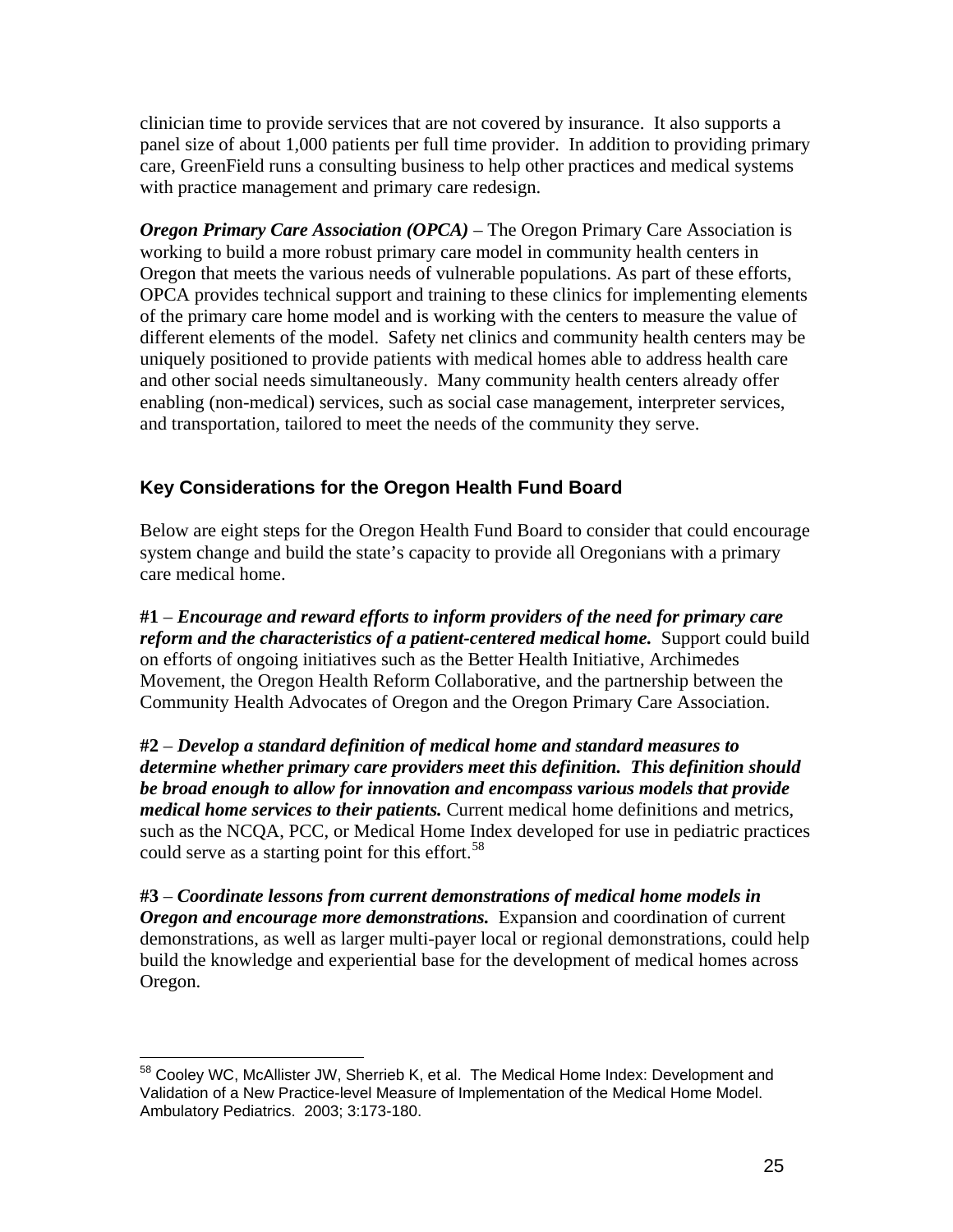**#4** – *Consider specific support for demonstration projects targeted at small practices and rural providers.* There is little ongoing work to support the development of the medical home model in small practices and rural areas in Oregon, and these practices are likely to face unique challenges. Results of the AAFP TransforMED project may provide valuable data in this area.

**#5 –** *Consider specific support for demonstration projects targeted at high need or vulnerable populations.* Research has demonstrated that increased access to medical homes may decrease disparities in health outcomes, but the model will have to be tailored to meet individual and community needs. Such efforts could build on the current CareOregon demonstrations.

**#6** – *Develop a sustainable financing model that supports medical home services.* Such a model could be based on the results of local demonstration projects or other national models.

**#7** – *Partner with other purchasers of health care to develop a uniform set of standards or common measures of clinical performance outcomes.* This effort could build on the ongoing work of PEBB and the Oregon Health Care Purchaser's Coalition.

**#8** – *Consider how best to provide adequate funding for technical support, education and dissemination of best practices to support patient-centered primary care practice re-design.* Primary care providers and health systems are likely to need specific assistance in multiple areas (e.g. practice redesign, staff training, and understanding new payment structures) as they work to implement the medical home model. This effort could build on current efforts such as the OHSU Care Management Plus, the CareOregon Primary Care Renewal Project, and the PEBB Council of Innovators.

# **Conclusion**

Reforming the health care delivery system to revitalize primary care and promote the medical home model will require change at all levels of the system. Nevertheless, undertaking this change will likely provide significant improvements in the health of Oregonians, while also reducing the overall cost of health care delivery. Oregon has already begun implementing measures to reform its primary care system, and the OHFB can take advantage of these efforts as it works to develop a comprehensive reform plan for the state. Transforming the state's primary care practices into patient-centered primary care medical homes will be an important step in redesigning the health care delivery system to better serve the needs of people across the state. However, efforts in this realm will not be successful in isolation and must be seen as one part of a comprehensive effort to redesign the way health care is delivered and financed across the state.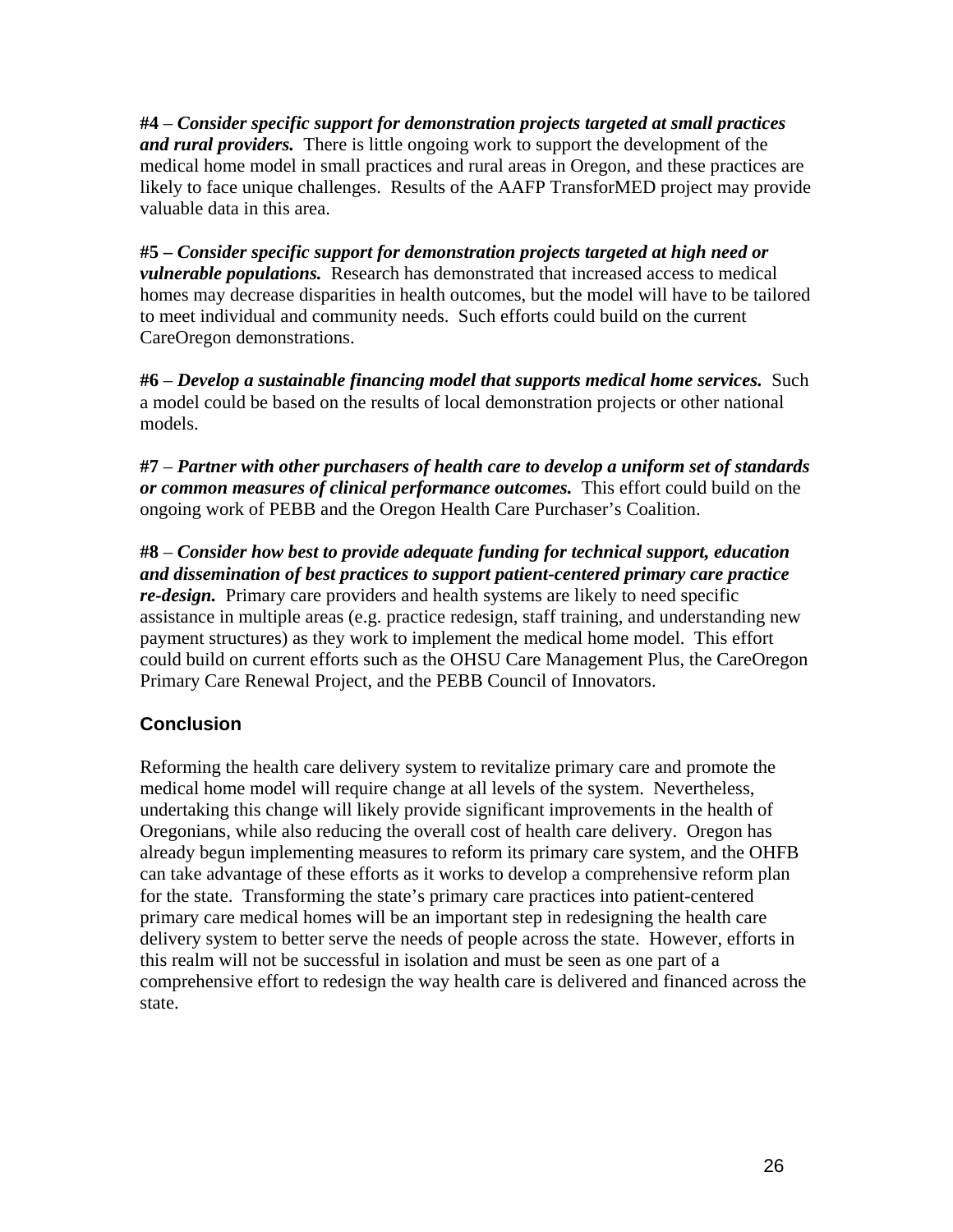| <b>Joint Statement</b>                                                                                | <b>AAFP</b>                                                                                                       | <b>ACP</b>                                                                                                                            |                                                                                                                                       | <b>OPCA</b>                                                                                                                           |                                                      |  |
|-------------------------------------------------------------------------------------------------------|-------------------------------------------------------------------------------------------------------------------|---------------------------------------------------------------------------------------------------------------------------------------|---------------------------------------------------------------------------------------------------------------------------------------|---------------------------------------------------------------------------------------------------------------------------------------|------------------------------------------------------|--|
| "Patient-Centered<br>Medical Home" <sup>16</sup>                                                      | "TransforMED<br>model",59                                                                                         | "Advanced Medical<br>Home",17                                                                                                         | <b>AAP</b><br>"Medical Home" <sup>15</sup>                                                                                            | "Primary Care<br>Home",60                                                                                                             | <b>Commonwealth</b><br>"Medical Home" <sup>19</sup>  |  |
| Personal physician                                                                                    | <b>Personal Medical Home</b>                                                                                      | Personal Physician                                                                                                                    | Long-term continuity                                                                                                                  | First point of access                                                                                                                 | Regular source of care                               |  |
| Physician-directed<br>team practice                                                                   | Team approach                                                                                                     | Team Approach                                                                                                                         | Team-based care                                                                                                                       | Team-based care                                                                                                                       |                                                      |  |
| Whole person<br>orientation -<br>(comprehensive)                                                      | • Patient-centered care<br>Whole-person<br>$\bullet$<br>orientation<br>Consistent set of<br>$\bullet$<br>services | • Partnership with<br>patients/families<br>Range of medical<br>$\bullet$<br>services                                                  | Comprehensive set of<br>primary care services                                                                                         | Comprehensive and<br>integrated care                                                                                                  | • Patient-centered care                              |  |
| <b>Integrated/Coordinated</b><br>care across the health<br>system, patient's<br>community and culture | Integrated approach to<br>care                                                                                    | Chronic Care model of<br>care for all patients                                                                                        | • Coordination of<br>subspecialty care and<br>community resources<br>• Cultural/developmental<br>competence<br>• Family-centered care | • Sustained<br>patient/family-<br>provider partnerships<br>• Health system<br>navigation and<br>coordination<br>• Cultural competence |                                                      |  |
| <b>Improved</b> access                                                                                | • Elimination of access<br><b>barriers</b><br>• Re-designed offices                                               | Improved access                                                                                                                       | 24/7 Accessibility                                                                                                                    | Immediate access                                                                                                                      | • Evening/weekend<br>access<br>• Phone accessibility |  |
| <b>Focus on Quality and</b><br><b>Safety</b>                                                          | • Focus on Quality and<br>Safety<br>• Data-based<br>information systems<br>• Electronic health<br>record          | • POC Evidence-based<br>medicine and tools<br>Health information<br>technology<br><b>Quality improvement</b><br>$\bullet$<br>programs | Confidential health record                                                                                                            | Identifying and<br>measuring process and<br>outcomes measures                                                                         | Efficient, well-<br>organized, on-time<br>visits     |  |
| <b>Payment that reflects</b><br>value of services                                                     | Sustainable<br>reimbursement                                                                                      | Revised reimbursement<br>system                                                                                                       |                                                                                                                                       | Working on multiple<br>solutions                                                                                                      |                                                      |  |

# **Appendix A: Multiple Definitions of Medical Home**

<span id="page-32-0"></span><sup>&</sup>lt;sup>59</sup> American Academy of Family Physicians. The New Model. TransforMed. [www.transforMED.com](http://www.transformed.com/). Accessed 7/3/07.<br><sup>60</sup> Hostetler C. Testimony to the Oregon Senate Committee on Health Policy and Public Affairs. March 12, 2007

<span id="page-32-1"></span>